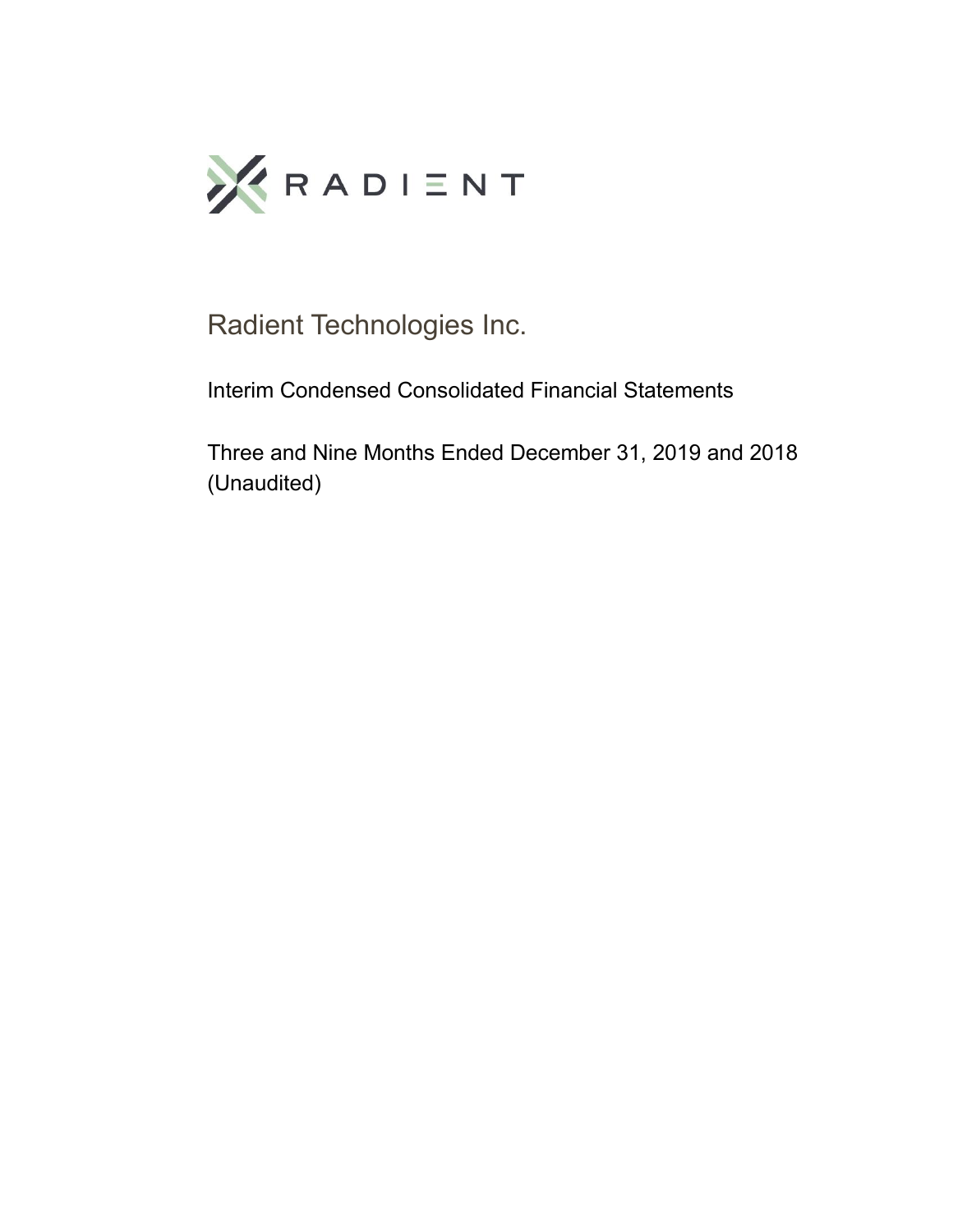# **Contents**

| <b>Interim Condensed Consolidated Balance Sheets</b>                           | 3              |
|--------------------------------------------------------------------------------|----------------|
| Interim Condensed Consolidated Statements of Operations and Comprehensive Loss | $\overline{4}$ |
| Interim Condensed Consolidated Statements of Cash Flows                        | 5              |
| Interim Condensed Consolidated Statements of Changes in Equity                 | 6              |
| Notes to the Interim Condensed Consolidated Financial Statements               | 7 - 31         |

Page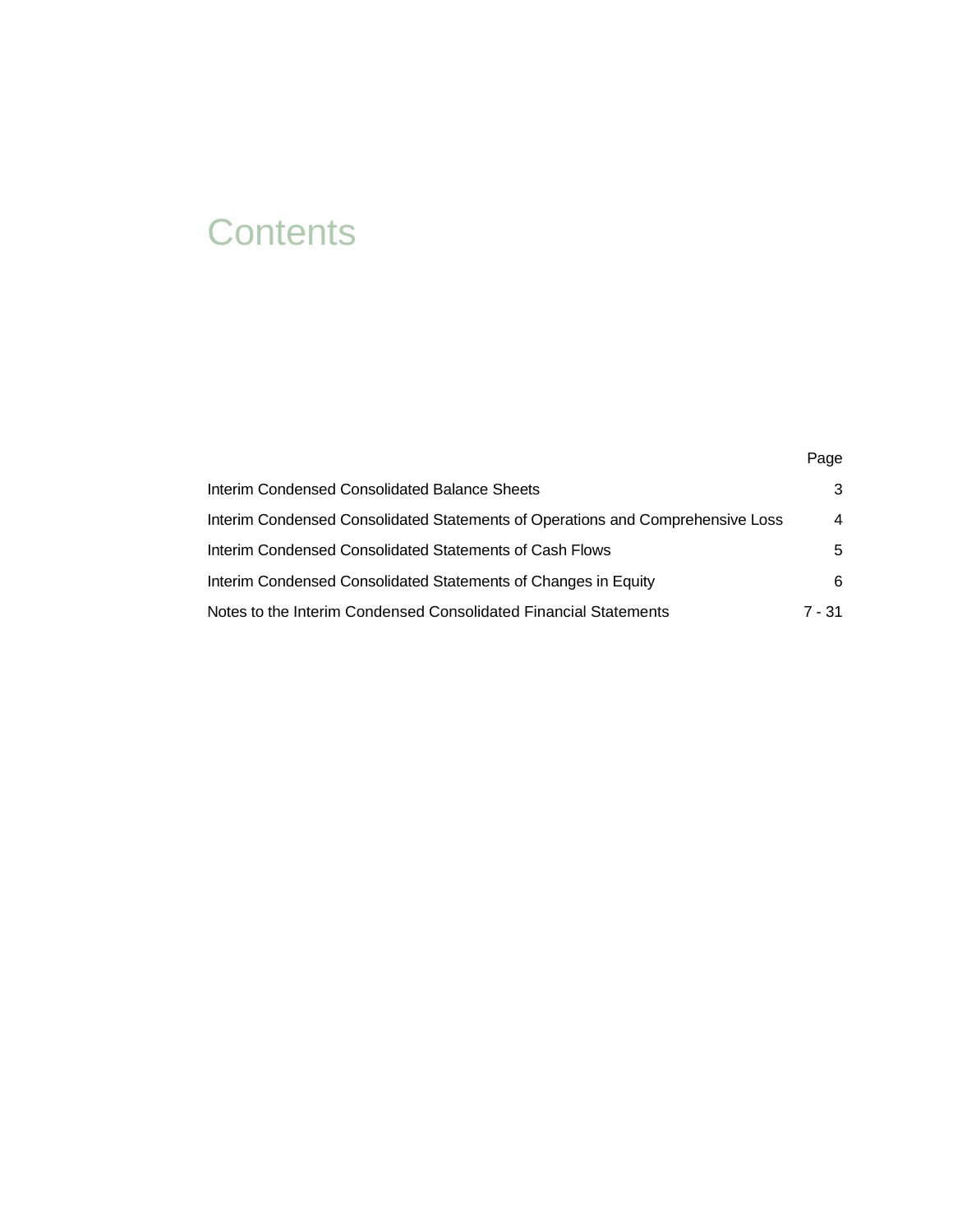| <b>Radient Technologies Inc.</b>                                |                      |                   |
|-----------------------------------------------------------------|----------------------|-------------------|
| <b>Interim Condensed Consolidated Balance Sheets</b>            |                      |                   |
| (Unaudited)<br>As at                                            | December 31,<br>2019 | March 31,<br>2019 |
|                                                                 |                      |                   |
| <b>Assets</b>                                                   |                      |                   |
| <b>Current assets</b>                                           |                      |                   |
| Cash                                                            | \$<br>552,733        | \$<br>31,752,852  |
| Restricted cash (Note 4)                                        | 199,995              |                   |
| Accounts receivable                                             | 2,360,713            | 199,136           |
| Prepaids and deposits (Note 7)                                  | 2,015,614            | 1,472,203         |
| Inventories (Note 5)                                            | 22,196,953           | 410,848           |
|                                                                 | 27,326,008           | 33,835,039        |
|                                                                 |                      |                   |
| Non-current assets                                              |                      |                   |
| Long-term prepaids and deposits (Note 8)                        | 1,754,293            | 1,005,443         |
| Lease assets (Note 6)                                           | 1,247,267            |                   |
| Plant and equipment (Note 7)                                    | 44,811,848           | 25,338,859        |
| Intangible assets (Note 8)                                      | 904,868              | 846,932           |
|                                                                 | 48,718,276           | 27, 191, 234      |
| <b>Total assets</b>                                             | \$<br>76,044,284     | \$<br>61,026,273  |
| <b>Liabilities</b>                                              |                      |                   |
| <b>Current liabilities</b>                                      |                      |                   |
| Accounts payable and accrued liabilities                        | \$<br>17,481,545     | \$<br>3,126,254   |
| Facility construction liabilities                               | 9,690,341            | 396,574           |
| Contract liabilities (Note 12)                                  | 1,800,000            |                   |
| Current portion of long-term debt (Note 10)                     | 320,267              | 69,324            |
| Current portion of lease liabilities (Note 11)                  | 369,116              | 98,640            |
|                                                                 | 29,661,269           | 3,690,792         |
|                                                                 |                      |                   |
| Non-current liabilities                                         |                      |                   |
| Long-term debt (Note 10)                                        | 9,282,151            | 6,393,796         |
| Lease liabilities (Note 11)                                     | 668,075              | 89,188            |
| Other long-term liabilities                                     |                      | 10,098            |
|                                                                 | 9,950,226            | 6,493,082         |
| <b>Shareholders' equity</b>                                     | 36,432,789           | 50,842,399        |
| Total liabilities and shareholders' equity                      | \$<br>76,044,284     | \$<br>61,026,273  |
|                                                                 |                      |                   |
| See accompanying notes to the consolidated financial statements |                      |                   |

Approved by the Board of Directors:

Director (signed by) *"Denis Taschuk"* **Director (signed by) "Francesco Ferlaino"**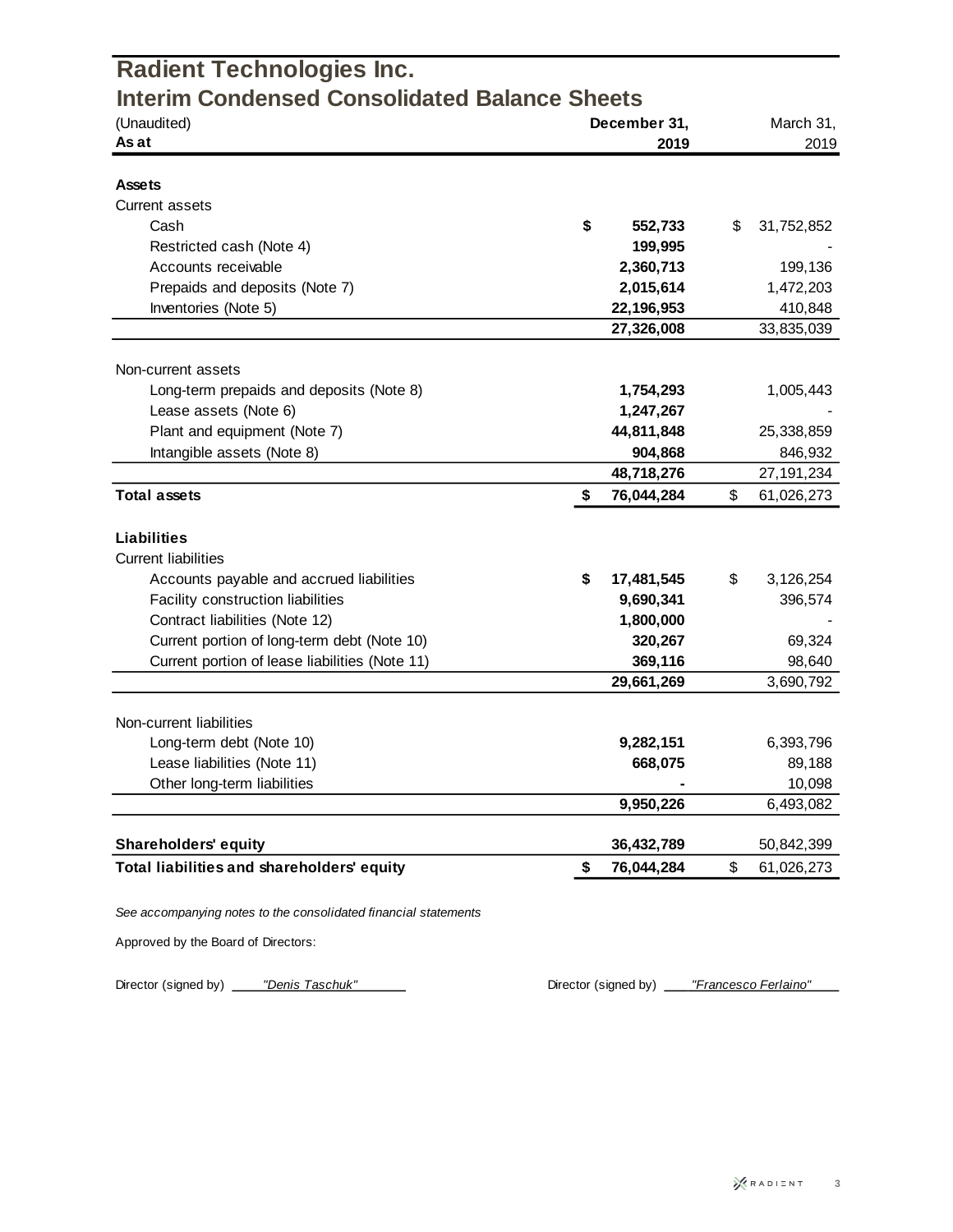| <b>Radient Technologies Inc.</b>                                                              |                   |                          |                   |                                   |
|-----------------------------------------------------------------------------------------------|-------------------|--------------------------|-------------------|-----------------------------------|
| Interim Condensed Consolidated Statements of Operations and Comprehensive Loss<br>(Unaudited) |                   | Three months             |                   | Nine months                       |
| For the periods ended December 31                                                             | 2019              | 2018                     | 2019              | 2018                              |
|                                                                                               |                   |                          |                   |                                   |
| <b>Revenues</b>                                                                               |                   |                          |                   |                                   |
| Manufactured products                                                                         | \$11,205,961      | \$                       | \$12,254,731      | \$                                |
| Manufacturing services                                                                        |                   |                          | 250,607           | 214,060                           |
|                                                                                               | 11,205,961        | $\overline{\phantom{0}}$ | 12,505,338        | 214,060                           |
| Cost of sales                                                                                 |                   |                          |                   |                                   |
| Manufactured products                                                                         | 9,725,332         |                          | 10,703,647        |                                   |
| Manufacturing services                                                                        |                   |                          | 185,739           | 131,249                           |
|                                                                                               | 9,725,332         | $\frac{1}{2}$            | 10,889,386        | 131,249                           |
|                                                                                               | 1,480,629         |                          | 1,615,952         | 82,811                            |
|                                                                                               |                   |                          |                   |                                   |
| <b>Expenses</b>                                                                               |                   |                          |                   |                                   |
| General and administrative                                                                    | 2,206,531         | 1,377,003                | 6,854,963         | 3,308,317                         |
| Production plant                                                                              | 869,336           | 1,037,077                | 2,676,677         | 2,158,570                         |
| Process development                                                                           | 731,978           | 557,073                  | 1,971,972         | 1,355,348                         |
| Engineering                                                                                   | 589,947           | 454,787                  | 1,660,460         | 665,304                           |
| Depreciation and amortization                                                                 | 569,127           | 282,502                  | 1,598,284         | 782,046                           |
| Quality control and assurance                                                                 | 408,807           | 229,304                  | 1,130,731         | 594,962                           |
| Corporate development<br><b>Business development</b>                                          | 232,109           | 502,357                  | 740,309           | 1,113,737                         |
|                                                                                               | 208,002           | 379,602                  | 496,065           | 1,001,490                         |
| Financing fees (Note 15)                                                                      | 174,788           | 160,324                  | 889,263           | 558,113                           |
| Research and development                                                                      | 223,531           | 32,041                   | 409,747           | 190,285                           |
|                                                                                               | 6,214,156         | 5,012,070                | 18,428,471        | 11,728,172                        |
| Loss before other income (expenses)                                                           | (4,733,527)       | (5,012,070)              | (16, 812, 519)    | (11, 645, 361)                    |
| Other income (expenses)                                                                       |                   |                          |                   |                                   |
| Share-based payments (Note 14)                                                                | (706, 265)        | (8, 265, 303)            | (2, 166, 506)     | (9,086,640)                       |
| Interest and other income                                                                     | 3,179             | 162,768                  | 226,567           | 315,165                           |
| Foreign exchange gain (loss)                                                                  | (3, 465)          | 24,979                   | 68,960            | (2, 447)                          |
| Rental income                                                                                 | 1,743             | 6,858                    | 12,156            | 19,147                            |
| Allocation of related company loss                                                            |                   |                          |                   | (45, 032)                         |
|                                                                                               | (704, 808)        | (8,070,698)              | (1,858,823)       | (8,799,807)                       |
| Net loss and comprehensive loss                                                               | (5,438,335)<br>\$ | \$(13,082,768)           |                   | $$ (18,671,342) \ $ (20,445,168)$ |
| Basic and diluted loss per common share                                                       | $(0.02)$ \$<br>\$ | (0.05)                   | $(0.07)$ \$<br>\$ | (0.08)                            |
| Weighted average number of common shares outstanding                                          |                   |                          |                   |                                   |
| Basic and diluted                                                                             | 272,983,882       | 264,386,453              | 271,436,920       | 258,357,933                       |

*See accompanying notes to the consolidated financial statements*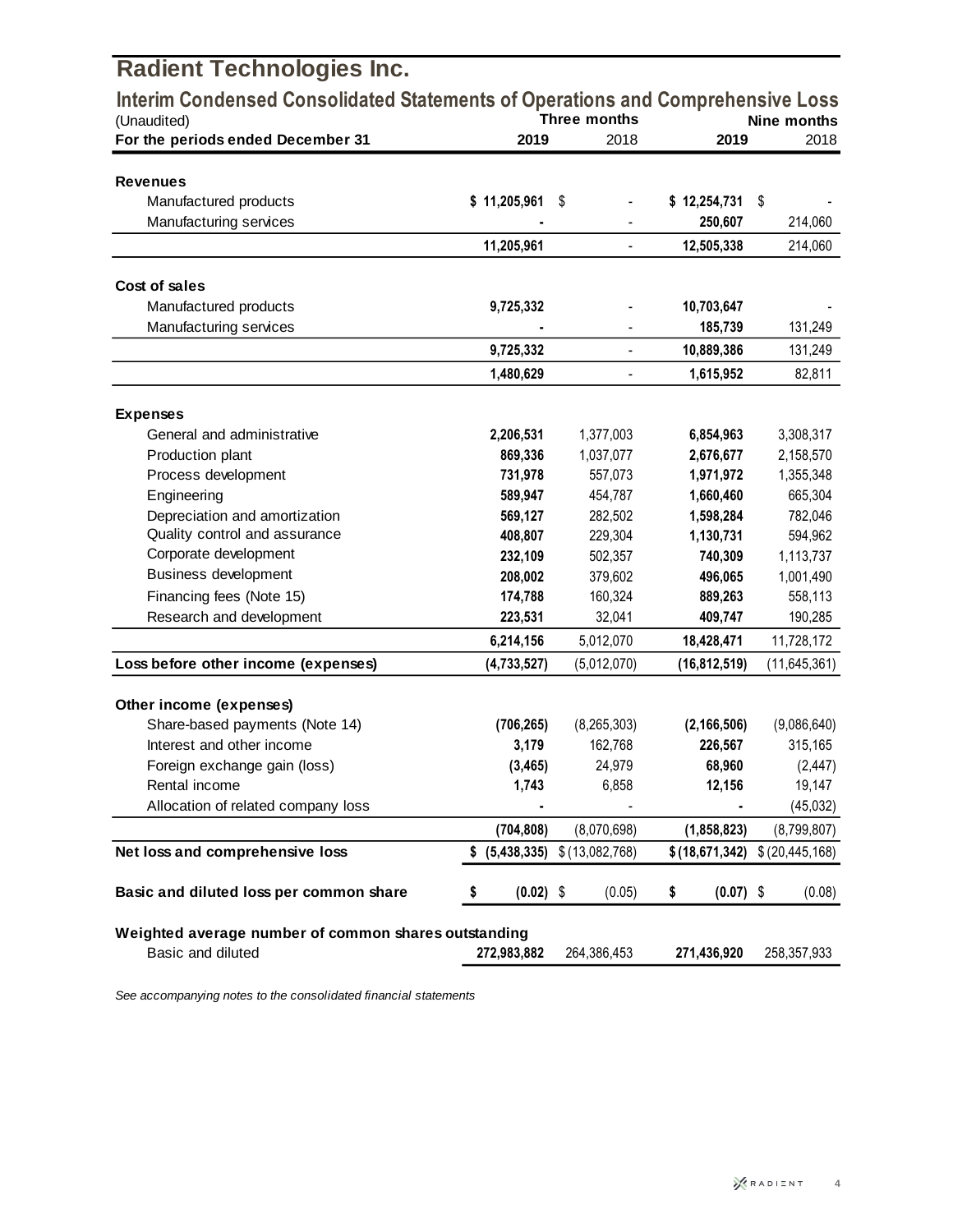### **Radient Technologies Inc. Interim Condensed Consolidated Statements of Cash Flows**  $(U_{\text{non-difad}})$

| (Unaudited)<br>For the nine months ended December 31    | 2019                 | 2018                 |
|---------------------------------------------------------|----------------------|----------------------|
|                                                         |                      |                      |
| <b>Operating Activities</b>                             |                      |                      |
| Net loss                                                | \$<br>(18, 671, 342) | \$<br>(20, 445, 168) |
| Adjustments for:                                        |                      |                      |
| Share-based payments                                    | 2,166,506            | 9,086,640            |
| Depreciation and amortization                           | 1,598,284            | 782,046              |
| Loss on extinguishment of debt                          | 440,513              |                      |
| Interest expense and pay-out penalties                  | 401,987              | 342,841              |
| Finance fee amortization                                | 40,117               | 214,659              |
| Interest income                                         | (207, 397)           | (315, 165)           |
| Accretion of rent liability                             | (9,088)              | (4, 518)             |
| Unrealized foreign exchange on lease liability          | (7, 962)             |                      |
| Gain on termination of lease asset                      | (656)                |                      |
| Allocation of related company loss                      |                      | 45,032               |
| Doubtful debts provision                                |                      | 2,462                |
|                                                         | (14, 249, 038)       | (10, 291, 171)       |
| Change in non-cash operating working capital (Note 9)   | (9,002,327)          | 836,202              |
| Cash used in operating activities                       | (23, 251, 365)       | (9,454,969)          |
| <b>Financing Activities</b>                             |                      |                      |
| Proceeds from exercise of warrants                      | 979,174              | 4,127,845            |
| Proceeds from exercise of stock options                 | 101,520              | 266,519              |
| Share issuance costs                                    | (8, 720)             | (2,373,519)          |
| Interest and pay-out penalties paid                     | (536, 150)           | (396, 467)           |
| Repayment of lease liabilities                          | (207, 235)           | (75, 694)            |
| Repayment of long-term debt                             | (5,688,583)          | (121, 710)           |
| Proceeds from long-term debt                            | 8,697,500            | 5,500,000            |
| Repayment of debt associated with purchase of assets    |                      | (2, 218, 614)        |
| Repayment of debt on purchase of 1631807 AB Ltd. assets |                      | (1,388,691)          |
| Repayment of due to related company                     |                      | (996, 471)           |
| Financing costs paid on long-term debt                  | (350, 249)           | (236, 608)           |
| Change in restricted cash                               | (199, 995)           |                      |
| Cash provided by financing activities                   | 2,787,262            | 36,289,349           |
|                                                         |                      |                      |
| <b>Investing Activities</b>                             |                      |                      |
| Purchase of plant and equipment                         | (10, 172, 967)       | (10, 201, 107)       |
| Increase in long-term prepaids and deposits             | (704, 570)           | (786, 487)           |
| Purchase of intangible assets                           | (159, 052)           | (291, 780)           |
| Interest received                                       | 200,378              | 127,317              |
| Proceeds on disposal of plant and equipment             | 100,195              |                      |
| Cash acquired on acquistion of 1631807 AB Ltd.          |                      | 93,396               |
| Cash used in investing activities                       | (10, 736, 016)       | (11,058,661)         |
|                                                         |                      |                      |
| Net decrease in cash                                    | (31, 200, 119)       | 15,775,719           |
| Cash, beginning of period                               | 31,752,852           | \$<br>21,855,304     |
| Cash, end of the period                                 | \$<br>552,733        | 37,631,023           |

Non-cash transactions (Note 9)

*See accompanying notes to the consolidated financial statements*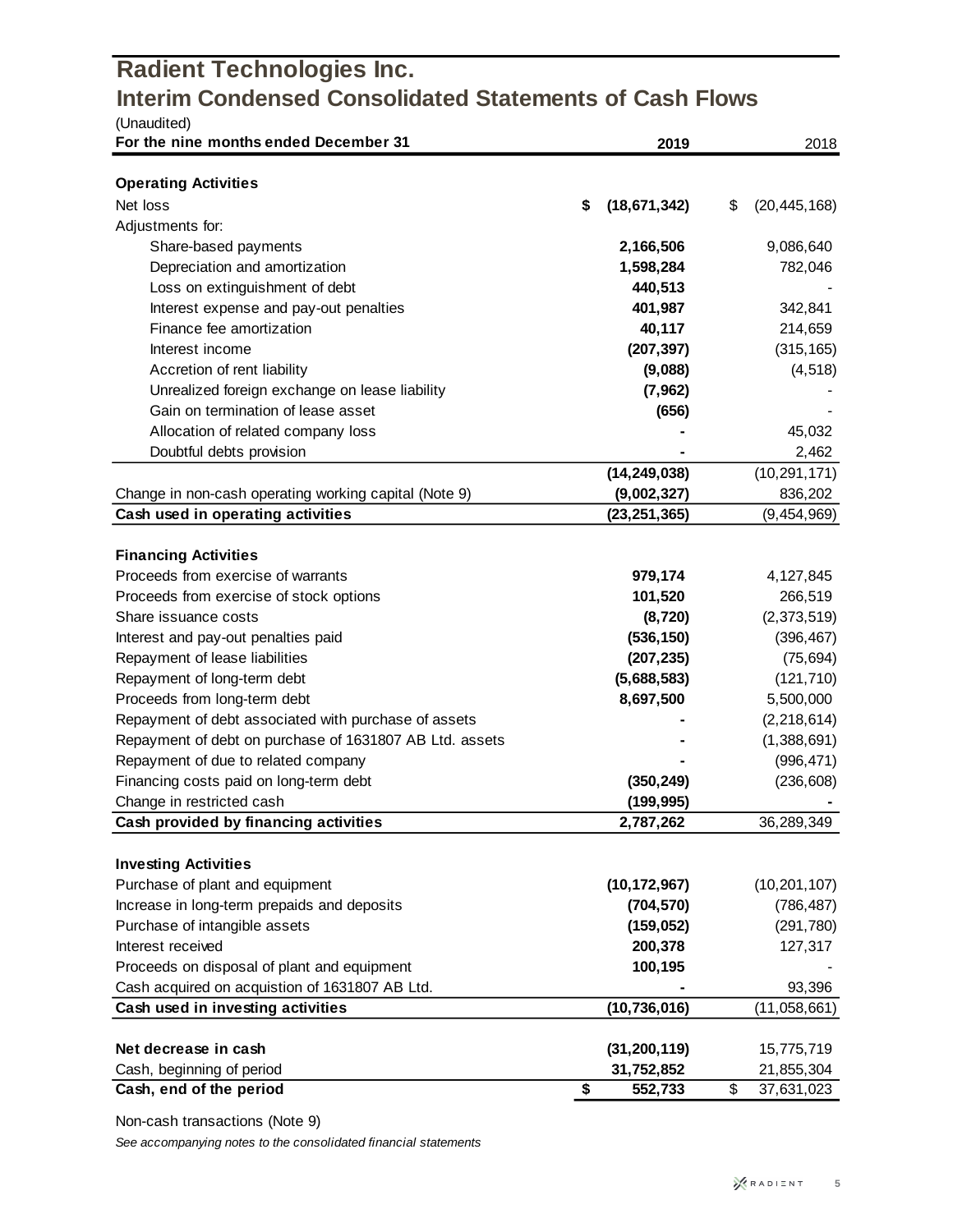## **Radient Technologies Inc. Interim Condensed Consolidated Statements of Changes in Equity**

(Unaudited)

|                                   | Common           | Contributed      |                      |                  |
|-----------------------------------|------------------|------------------|----------------------|------------------|
| As at December 31, 2018           | <b>Shares</b>    | <b>Surplus</b>   | <b>Deficit</b>       | <b>Equity</b>    |
| Balance March 31, 2018            | \$<br>73,281,762 | \$<br>14,600,466 | \$ (62,010,103)      | \$<br>25,872,125 |
| Share-based payments              |                  | 9,086,640        |                      | 9,086,640        |
| Brokered placement                | 24,840,000       |                  |                      | 24,840,000       |
| Private placement                 | 9,362,759        |                  |                      | 9,362,759        |
| Warrant exercises                 | 4,706,637        | (578,792)        |                      | 4,127,845        |
| Stock option exercises            | 484,633          | (218, 114)       |                      | 266,519          |
| Finders' option exercises         |                  |                  |                      |                  |
| Shares issued for asset purchases | 3,883,886        |                  |                      | 3,883,886        |
| Shares issued for services        | 212,594          |                  |                      | 212,594          |
| Shares issued for debt            | 32,769           |                  |                      | 32,769           |
| Share issuance costs              | (2,373,519)      |                  |                      | (2,373,519)      |
| Warrant issuance                  | (7, 139, 826)    | 7,139,826        |                      |                  |
| Finders' options issued           | (1, 296, 996)    | 1,296,996        |                      |                  |
| Net loss                          |                  |                  | (20,445,168)         | (20,445,168)     |
| Balance December 31, 2018         | 105,994,699      | \$<br>31,327,022 | \$<br>(82, 455, 271) | \$<br>54,866,450 |
|                                   |                  |                  |                      |                  |

|                                  | Common<br><b>Shares</b> | <b>Contributed</b><br><b>Surplus</b> | <b>Deficit</b>    |                 |
|----------------------------------|-------------------------|--------------------------------------|-------------------|-----------------|
| As at December 31, 2019          | (Note 13)               | (Note 13)                            |                   | <b>Equity</b>   |
| Balance March 31, 2019           | \$109,030,850           | 31,677,219<br>\$                     | \$ (89, 865, 670) | 50,842,399<br>S |
| Share-based payments             |                         | 2,166,506                            |                   | 2,166,506       |
| Warrant exercises                | 1,163,784               | (184, 610)                           |                   | 979.174         |
| Stock option exercises           | 188,320                 | (86, 800)                            |                   | 101,520         |
| Shares issued for services       | 924,037                 |                                      |                   | 924,037         |
| Shares issued for debt           | 99,215                  |                                      | -                 | 99,215          |
| Share issuance costs             | (8, 720)                |                                      |                   | (8, 720)        |
| Net loss                         | ۰                       |                                      | (18, 671, 342)    | (18, 671, 342)  |
| <b>Balance December 31, 2019</b> | \$111,397,486           | 33,572,315<br>S                      | \$(108, 537, 012) | 36,432,789<br>S |

*See accompanying notes to the consolidated financial statements*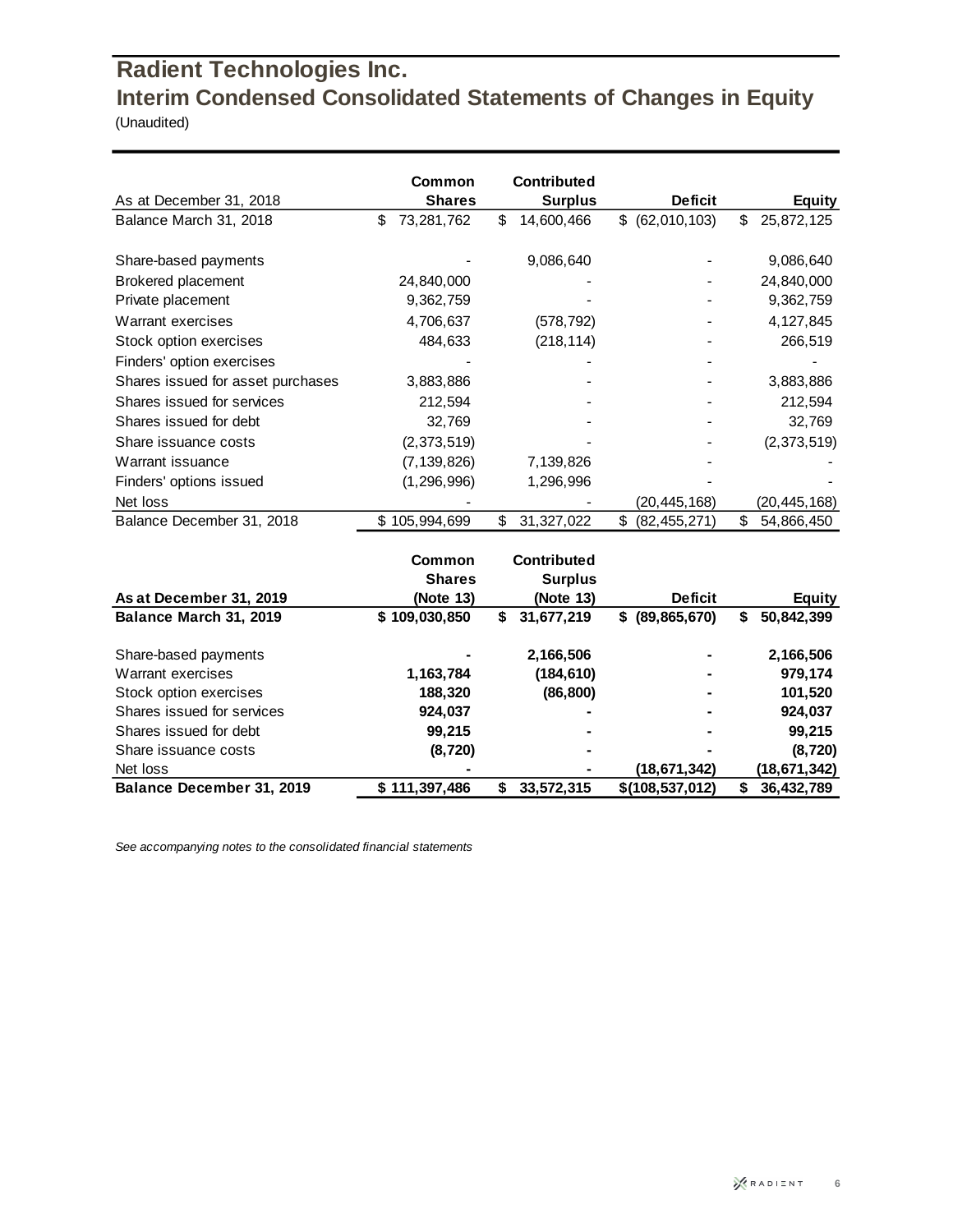### Table of Contents to the Notes in the Interim Condensed Consolidated Financial **Statements**

### **Note**

| 1  |  |
|----|--|
| 2  |  |
| 3  |  |
| 4  |  |
| 5  |  |
| 6  |  |
| 7  |  |
| 8  |  |
| 9  |  |
| 10 |  |
| 11 |  |
| 12 |  |
| 13 |  |
| 14 |  |
| 15 |  |
| 16 |  |
| 17 |  |
| 18 |  |
| 19 |  |
| 20 |  |
| 21 |  |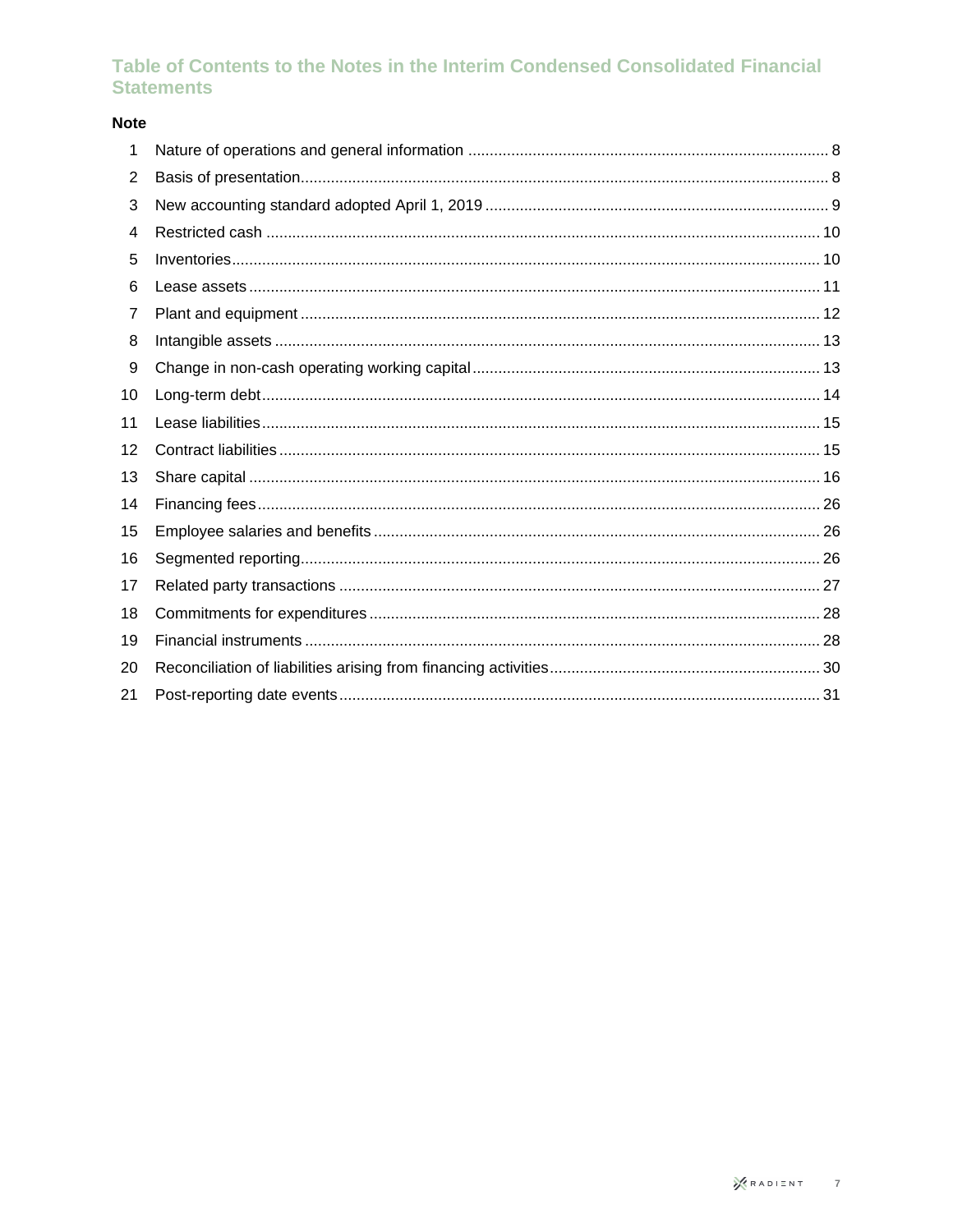(Unaudited)

#### **1. Nature of operations and general information**

Radient Technologies Inc. was incorporated on June 12, 2001. The principal activities of Radient Technologies Inc. and its subsidiaries, (collectively, the "Company") are research, development and commercialization of an efficient and environmentally responsible technology for the extraction, isolation and purification of soluble products from a wide range of materials using microwave technology. The ordinary shares are listed on the TSX Venture Exchange ("TSXV") under the symbol "RTI" and on the OTCQX®Best Market, operated by OTC Markets Group under the ticker symbol "RDDTF". The address of the Company's head office is 9426 – 51 Avenue NW, Edmonton, Alberta T6E 5A6 and its registered office is located at 2900 – 550 Burrard Street, Vancouver, British Columbia V6C 0A3.

These interim condensed consolidated financial statements, including comparatives, were authorized for issue by the Board of Directors of the Company on March 2, 2020.

#### **2. Basis of presentation**

#### **a) Statement of compliance**

The interim condensed consolidated financial statements have been prepared in accordance with International Accounting Standard 34: "Interim Financial Reporting" as issued by the International Accounting Standards Board ("IASB") and do not include all the information required for full annual consolidated financial statements. The same accounting policies were followed in the preparation of these interim condensed consolidated financial statements as were followed in the preparation of the annual consolidated financial statements for the year ended March 31, 2019 except for the effects of applying IFRS 16 *Leases* ("IFRS 16"). Accordingly, these interim condensed consolidated financial statements should be read in conjunction with the annual consolidated financial statements for the year ended March 31, 2019.

#### **b) Basis of consolidation**

#### **Subsidiaries**

The interim condensed consolidated financial statements of the Company include the financial statements of Radient Technologies Inc. and its wholly owned subsidiaries Radient Technologies (Cannabis) Inc. ("RTC"), Radient Technologies Innovations Inc. ("RII"), Radient Technologies (Switzerland) Inc. ("RTS"), and 1631807 Alberta Ltd. ("163 Alberta") MAG Innovation GmbH ("MAG") is a wholly owned subsidiary of RTS.

Subsidiaries are fully consolidated from the date of acquisition, being the date on which the Company obtains control, and continue to be consolidated until the date that such control ceases. On acquisition, the assets, liabilities and contingent liabilities of a subsidiary are measured at their fair values. If accounted for as a business combination, any excess of the cost over the fair values of the identifiable net assets acquired is recognized as goodwill. If accounted for as a purchase of assets, any excess of the cost over fair value of the identifiable net assets is allocated to the assets purchased.

The financial statements of the subsidiaries are prepared for the same reporting period as the parent company using consistent accounting policies. All transactions and balances between the Company and its subsidiaries are eliminated upon consolidation.

#### Joint arrangement

The Company has a 50% interest in Natac Solutions S.L. There is currently no financial activity in the joint operation.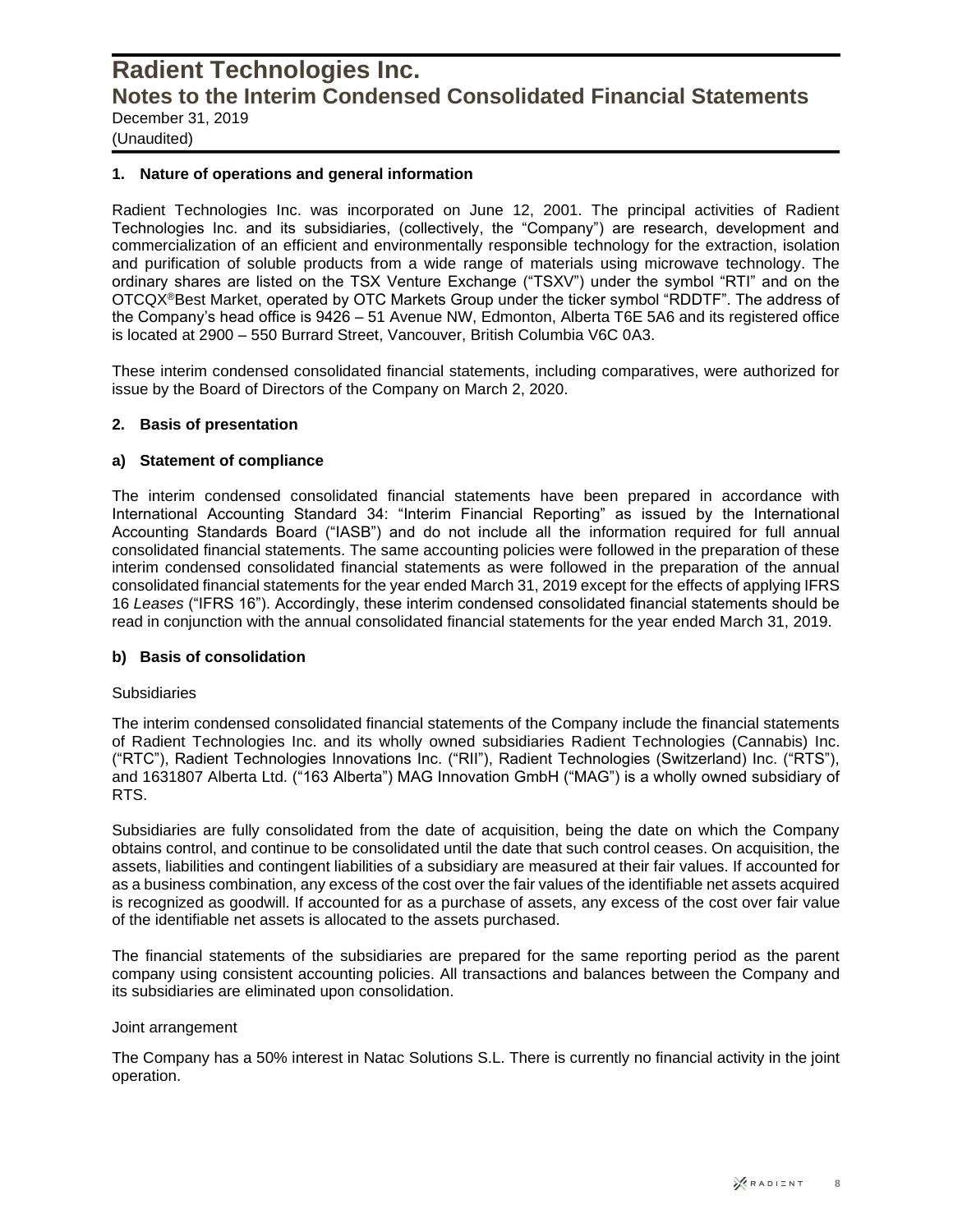(Unaudited)

#### **2. Basis of presentation** (cont'd)

#### **c) Basis of measurement**

The interim condensed consolidated financial statements have been prepared under the historical cost convention unless otherwise indicated.

These interim condensed consolidated financial statements were prepared on a going concern basis.

#### **d) Functional and presentation currency**

Amounts presented in these interim condensed consolidated financial statements and the notes hereto are in Canadian dollars, the parent Company's functional currency, unless otherwise stated.

#### **3. New accounting standard adopted April 1, 2019**

#### **IFRS 16 -** *Leases*

Effective April 1, 2019 the Company adopted IFRS 16 using the modified retrospective approach and did not restate comparative information. Comparative information is still reported under IAS 17 *Leases* ("IAS 17") and IFRIC 4 *Determining Whether an Arrangement Contains a Lease* ("IFRIC 4").

#### *For Lessees*

IFRS 16 eliminates the classification of leases as either operating or finance leases and requires the recognition of assets and liabilities for all leases unless the lease term is twelve months or less or the underlying asset has a low value. The lease asset will be depreciated over the term of the lease with depreciation expense included in the income statement. The lease liability will result in interest expense being recorded in the income statement.

On initial adoption, the Company has adopted the following practical expedients permitted under the standard:

- Applied the recognition exemption for short-term leases (less than 12 months) and leases for which the underlying asset is of low value. These continue to be recognized as operating expenses on a straight-line basis over the lease term;
- Grandfathered at the date of initial adoption, previous assessments of whether a contract was or contained a lease under IAS 17 and IFRIC 4;
- Excluded initial direct costs from the measurement of the lease asset at the date of initial application;
- Used the Company's previous assessments under IAS 37 *Provisions, Contingent Liabilities and Contingent Assets for onerous contracts*, instead of reassessing the leased assets for impairment on April 1, 2019; and
- The Company elected to measure the lease asset at an amount equal to the lease liability adjusted for any prepaid or accrued lease payment that existed at the date of transition.

Leases previously classified as operating leases under IAS 17 with a lease term greater than 12 months are recognized as lease assets and lease liabilities. This increased the amount of total assets by \$687,241 and total liabilities by \$687,241 as at April 1, 2019. There was no impact to the Company's opening retained earnings. This non-cash adjustment has been excluded from the statement of cash flows. On transition to IFRS 16 the weighted average incremental borrowing rate applied to the lease liability recognized under IFRS 16 was 5.41%.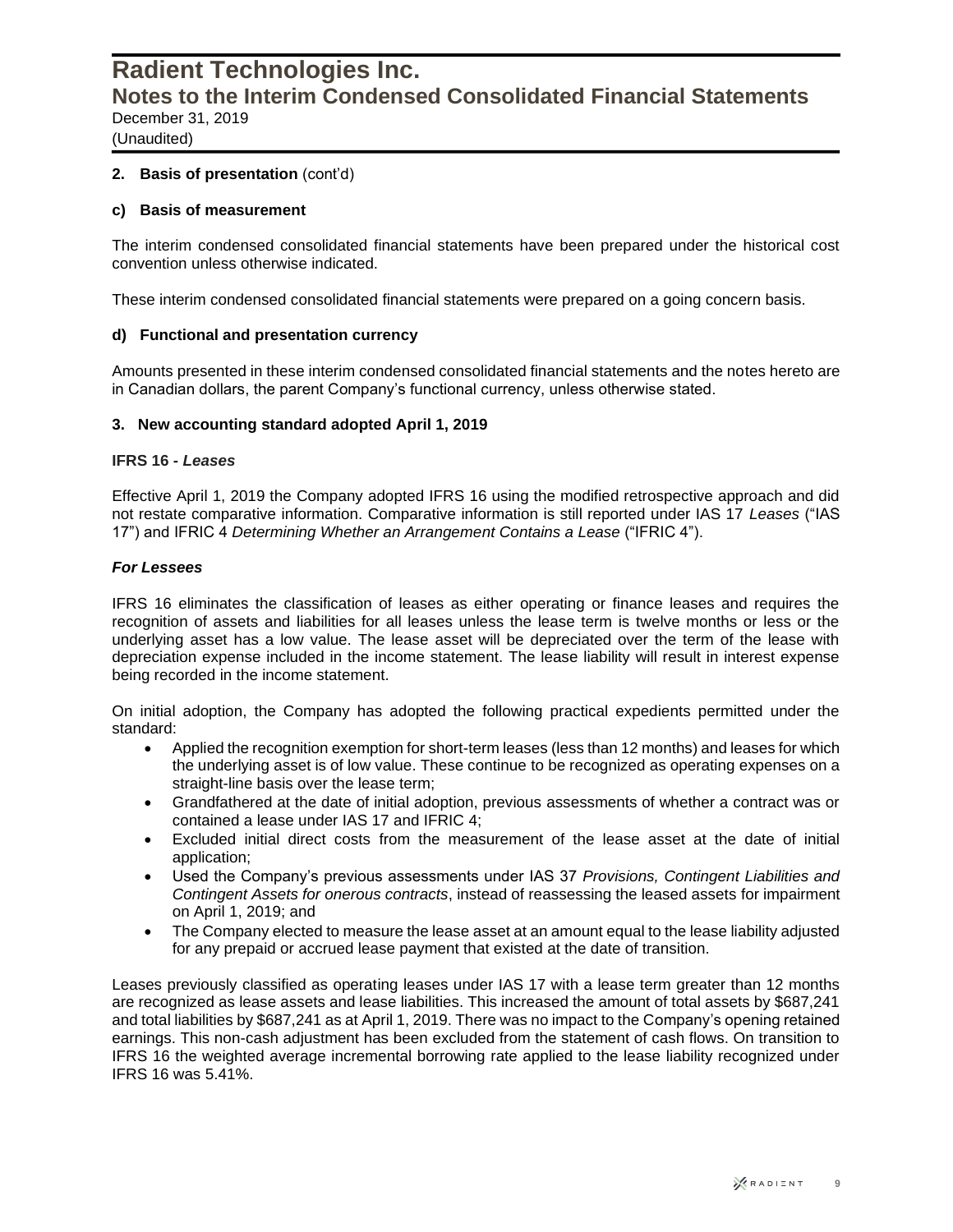(Unaudited)

#### **3. New accounting standard adopted April 1, 2019** (cont'd)

Lease assets are presented separately from plant and equipment in the interim condensed consolidated statements of financial position. Adjustments on transition to IFRS 16 include equipment transfers from plant and equipment (Note 7) to lease assets. The equipment leases transfer ownership of the related assets to the Company through the exercise of purchase options at the end of the lease terms. When the ownership of the asset is transferred to the Company, the lease assets will be transferred to plant and equipment in their respective class of assets. Leases that transfers ownership to the Company at the end of the term are depreciated from the commencement date to the end of the useful life of the asset. Otherwise, the lease assets are depreciated from the commencement date to the earlier of the end of the useful life of the asset or the end of the lease term.

The following is a reconciliation of total operating lease commitments disclosed in Note 12 and finance lease obligations disclosed in Note 10 of the Company's March 31, 2019 annual consolidated financial statements to the lease liabilities recognized at April 1, 2019:

| Total operating lease commitments disclosed at March 31, 2019 | S | 1.624.628  |
|---------------------------------------------------------------|---|------------|
| Leases with remaining lease terms of less than 12 months      |   | (387, 795) |
| Variable lease payments not recognized                        |   | (442, 826) |
| Operating lease commitments before discounting                |   | 794.007    |
| Discounted using incremental borrowing rate                   |   | (106, 766) |
| Total lease liability recognized on transition to IFRS 16     |   | 687.241    |

The application of IFRS 16 requires significant judgments and estimations to be made. Areas that require judgement include identifying whether a contract (or part of a contract) includes a lease, determining whether it is reasonably certain that an extension or termination option will be exercised, determining whether variable payments are in substance fixed, establishing whether there are multiple leases in an arrangement and for certain leases, determining the stand-alone selling price for lease and non-lease components. Other sources of estimation uncertainty in the application of IFRS 16 include estimating the lease term, determining the appropriate discount rate to apply to lease payments and assessing whether a right-of use asset is impaired.

#### **4. Restricted Cash**

Restricted cash represents cash to be held in trust with the Company's legal counsel.

#### **5. Inventories**

Inventories are composed of the following:

| Dried cannabis         | December 31,<br>2019 |      |         |  |  |  |
|------------------------|----------------------|------|---------|--|--|--|
|                        | \$<br>17,373,271     | - \$ |         |  |  |  |
| Supplies and materials | 596,698              |      | 281,054 |  |  |  |
| Work in progress       | 1,936,052            |      |         |  |  |  |
| Spare parts            | 288,100              |      | 120,443 |  |  |  |
| Finished goods         | 2,002,832            |      | 9,351   |  |  |  |
|                        | 22,196,953           | S    | 410,848 |  |  |  |

Inventories expensed to cost of revenues are \$8,917,575 (2018 - \$nil) for the three months and \$9,835,136 (2018 - \$15,519) for the nine months ended December 31, 2019. Inventories expensed to operating expenses are \$2,653 (2018 - \$nil) for the three months and \$77,938 (2018 - \$nil) for the nine months ended December 31, 2019.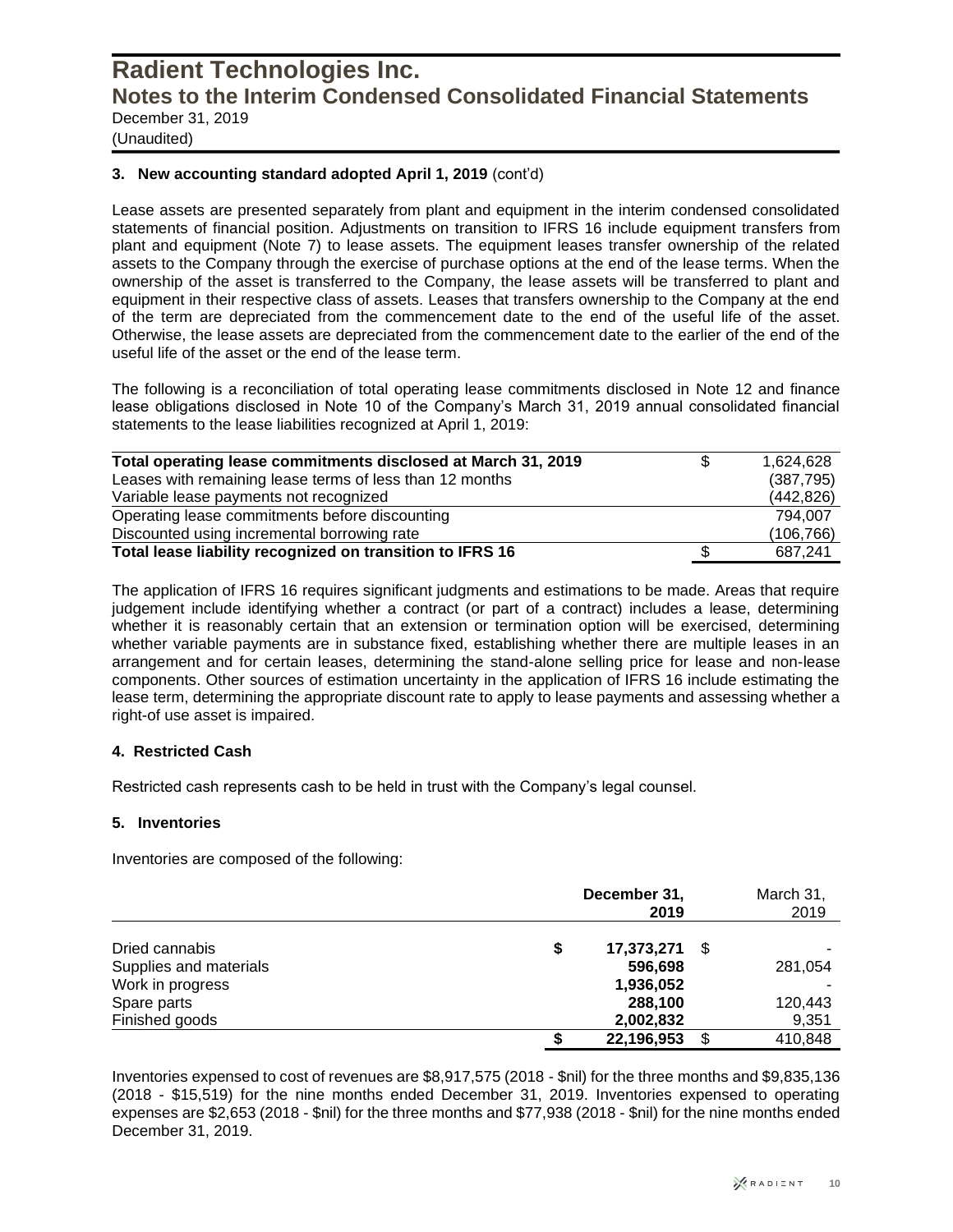(Unaudited)

#### **6. Lease assets**

|                                      | <b>Equipment</b> |    | <b>Buildings and</b><br><b>Improvements</b> |    | Total     |
|--------------------------------------|------------------|----|---------------------------------------------|----|-----------|
| Cost                                 |                  |    |                                             |    |           |
| Balance March 31, 2019               | \$               | \$ |                                             | S  |           |
| Adjustments on transition to IFRS 16 | 576,728          |    | 687,241                                     |    | 1,263,969 |
| Additions                            |                  |    | 394,601                                     |    | 394,601   |
| <b>Disposals</b>                     |                  |    | (25, 695)                                   |    | (25, 695) |
| Balance December 31, 2019            | 576,728          | 5  | 1,056,147                                   | \$ | 1,632,875 |
| <b>Accumulated depreciation</b>      |                  |    |                                             |    |           |
| Balance March 31, 2019               | \$               | \$ |                                             | \$ |           |
| Adjustments on transition to IFRS 16 | 151,241          |    |                                             |    | 151,241   |
| Depreciation                         | 86,509           |    | 156,927                                     |    | 243,436   |
| <b>Disposals</b>                     |                  |    | (9,069)                                     |    | (9,069)   |
| Balance December 31, 2019            | 237,750          | \$ | 147,858                                     | \$ | 385,608   |
| <b>Carrying value</b>                |                  |    |                                             |    |           |
| March 31, 2019                       | \$               |    |                                             |    |           |
| December 31, 2019                    | 338,978          |    | 908.289                                     |    | 1,247,267 |

Included in equipment lease assets is equipment with a carrying value of \$338,978 (March 31, 2019 - \$nil) where the underlying asset title has been provided to the lessor as security on the lease. Total lease liabilities (Note 12) of \$114,126 (March 31, 2019 - \$nil) relate to these assets.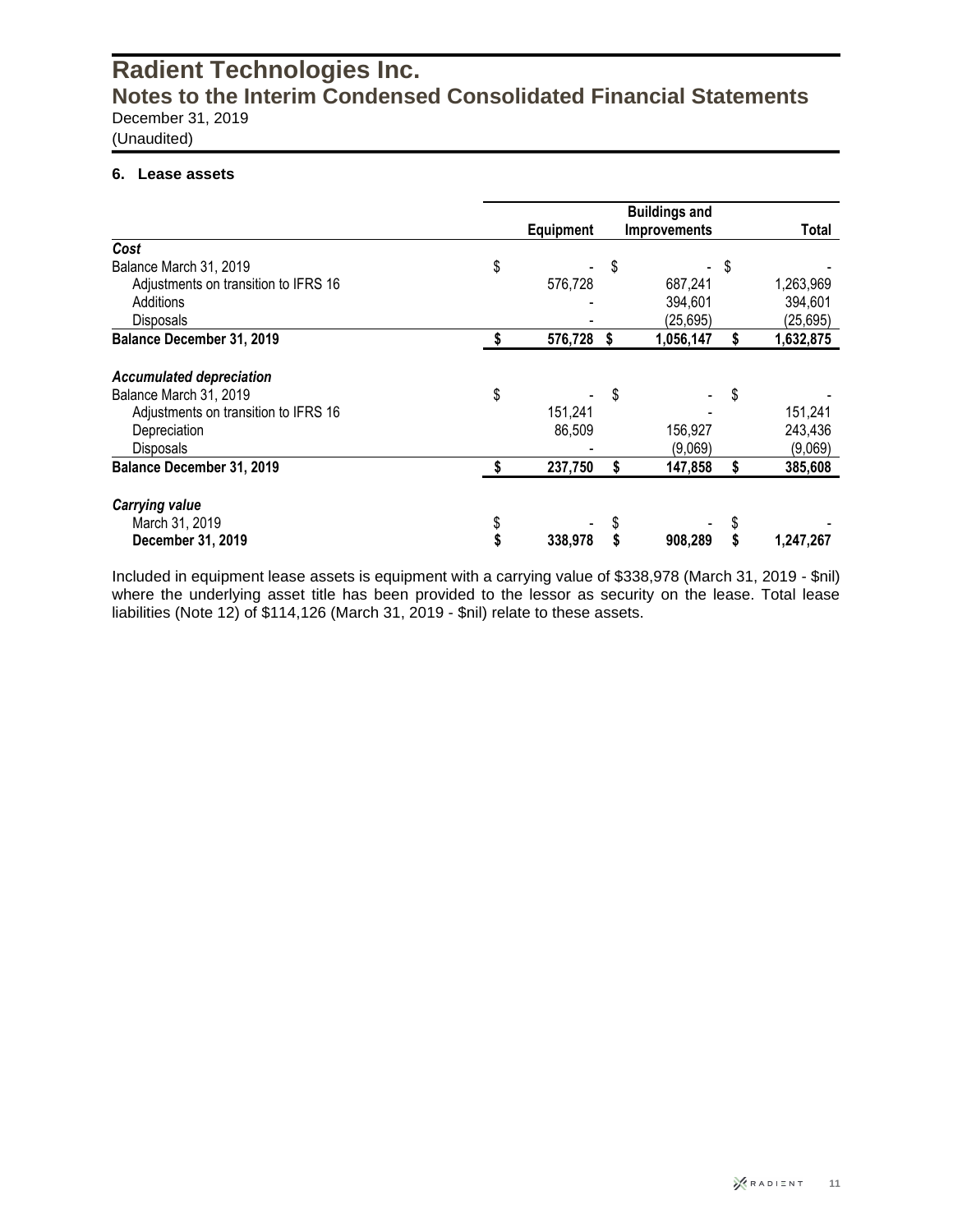(Unaudited)

#### **7. Plant and equipment**

|                                 |                  | <b>Buildings and</b> | Land and        | Assets under         |    | Leasehold     |                      |                  |
|---------------------------------|------------------|----------------------|-----------------|----------------------|----|---------------|----------------------|------------------|
|                                 | Equipment        | improvements         | improvements    | construction         |    | improvements  | Other <sup>(1)</sup> | Total            |
| Cost                            |                  |                      |                 |                      |    |               |                      |                  |
| March 31, 2018                  | \$<br>7.434.593  | \$                   | \$              | \$<br>538.922        | \$ | 5.289.040     | \$<br>173,265        | \$<br>13.435.820 |
| Additions                       | 6,840,609        | 1,993,302            | 2,307,575       | 5,783,194            |    | 164,770       | 365,053              | 17,454,503       |
| Assets acquired in              |                  |                      |                 |                      |    |               |                      |                  |
| 1631807 AB Ltd.                 |                  | 3,150,410            | 1,262,719       |                      |    |               |                      | 4,413,129        |
| <b>Transfers</b>                | (926, 582)       | 8,218,213            | 267,235         | (2,424,397)          |    | (5, 162, 889) | 28,420               |                  |
| <b>Disposals</b>                | (899, 293)       | (1,972,021)          |                 |                      |    |               | (3,260)              | (2,874,574)      |
| March 31, 2019                  | \$<br>12,449,327 | \$<br>11,389,904     | \$<br>3,837,529 | \$<br>3,897,719      | \$ | 290,921       | \$<br>563,478        | \$<br>32,428,878 |
| Additions                       | 448.701          | 77,438               |                 | 20,669,316           |    |               | 56,948               | 21,252,403       |
| <b>Transfers</b>                | (18, 808)        | (32,064)             |                 | 50,872               |    |               |                      |                  |
| Lease assets (2)                | (576, 728)       |                      |                 |                      |    |               |                      | (576, 728)       |
| <b>Disposals</b>                | (109, 418)       | (121, 882)           |                 |                      |    |               | (2,534)              | (233, 834)       |
| December 31, 2019               | \$<br>12,193,074 | 11,313,396           | 3,837,529       | \$<br>24,617,907     | \$ | 290,921       | \$<br>617,892        | \$<br>52,870,719 |
|                                 |                  |                      |                 |                      |    |               |                      |                  |
| <b>Accumulated depreciation</b> |                  |                      |                 |                      |    |               |                      |                  |
| and impairment                  |                  |                      |                 |                      |    |               |                      |                  |
| March 31, 2018                  | \$<br>4.847.326  | \$                   | \$              | \$                   | \$ | 4.272.955     | \$<br>43.087         | \$<br>9,163,368  |
| Depreciation                    | 677.914          | 254.767              | 15,343          |                      |    | 33,459        | 100,916              | 1,082,399        |
| <b>Transfers</b>                | 91,633           | 4,177,931            |                 |                      |    | (4, 269, 564) |                      |                  |
| Reversal of                     |                  |                      |                 |                      |    |               |                      |                  |
| Impairment losses               | (1,059,852)      | (1, 149, 959)        |                 |                      |    |               |                      | (2,209,811)      |
| Disposals                       | (899, 293)       | (43, 384)            |                 |                      |    |               | (3,260)              | (945, 937)       |
| March 31, 2019                  | \$<br>3.657.728  | \$<br>3.239.355      | \$<br>15.343    | \$                   | \$ | 36.850        | \$<br>140.743        | \$<br>7,090,019  |
| Depreciation                    | 796.024          | 264,508              | 17,911          |                      |    | 46,673        | 128,616              | 1,253,732        |
| Lease assets $(2)$              | (151, 241)       |                      |                 |                      |    |               |                      | (151, 241)       |
| <b>Disposals</b>                | (9,223)          | (121, 882)           |                 |                      |    |               | (2,534)              | (133,639)        |
| December 31, 2019               | \$<br>4,293,288  | 3,381,981            | \$<br>33,254    | \$<br>$\blacksquare$ | \$ | 83,523        | \$<br>266,825        | \$<br>8,058,871  |
| <b>Carrying value</b>           |                  |                      |                 |                      |    |               |                      |                  |
| March 31, 2019                  | \$<br>8.791.599  | \$<br>8.150.549      | \$<br>3,822,186 | \$<br>3.897.719      |    | 254.071       | \$<br>422.735        | 25.338.859       |
| December 31, 2019               | \$<br>7,899,786  | \$<br>7,931,415      | \$<br>3,804,275 | 24,617,907           | S  | 207,398       | \$<br>351,067        | \$<br>44,811,848 |
|                                 |                  |                      |                 |                      |    |               |                      |                  |

Notes: (1) Other includes computer hardware and office furniture (2) Adjustment on transition to IFRS 16

Included in prepaids and deposits is \$374,671 (March 31, 2019 - \$330,628) which are advance payments on the purchase of various pieces of equipment related to the Company's capital expansion projects.

Included in the additions of land and improvements are capitalized borrowing costs of \$nil (March 31, 2019 - \$23,847) related to vacant land and \$103,848 (March 31, 2019 - \$51,073) to assets under construction. The borrowing costs have been capitalized at the rate of the specific borrowing which is the greater of 8.5% or the Bank of Nova Scotia prime rate plus 5.05% per annum which for the nine months ended December 31, 2019 was 9.0% (March 31, 2019 - 9.0%).

At March 31, 2019, the Company's finance lease obligations were secured by the lessor's title to the leased assets which have a carrying amount of \$425,487 and are included in equipment. Due to the adoption of IFRS 16, the finance lease obligations are recognized as Lease liabilities (note 12) and the leased assets were subsequently transferred to Lease assets (note 6).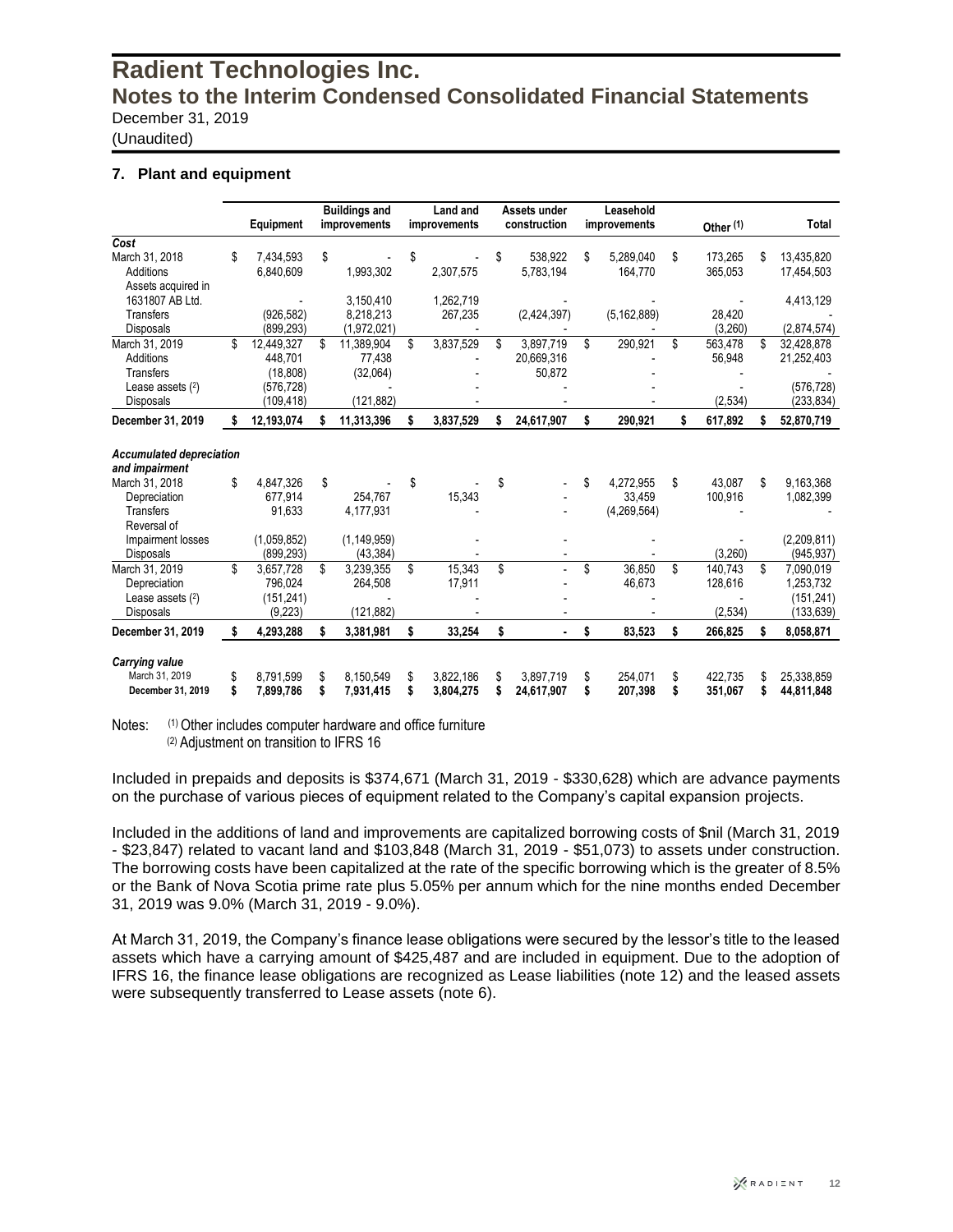(Unaudited)

#### **8. Intangible assets**

|                                 |    | <b>Patents</b> | <b>Licenses</b> | ERP <sup>(1)</sup> | Other <sup>(2)</sup>           | Total         |
|---------------------------------|----|----------------|-----------------|--------------------|--------------------------------|---------------|
| Cost                            |    |                |                 |                    |                                |               |
| Balance March 31, 2018          | \$ | 100,000        | \$<br>47,044    | \$<br>26,045       | \$<br>$\overline{\phantom{a}}$ | \$<br>173,089 |
| Additions                       |    |                | 412,949         | 217,312            | 177,679                        | 807,940       |
| Balance March 31, 2019          | \$ | 100,000        | \$<br>459,993   | \$<br>243,357      | \$<br>177,679                  | \$<br>981,029 |
| Additions                       |    |                |                 | 5,038              | 154,014                        | 159,052       |
| Balance December 31, 2019       | \$ | 100,000        | \$<br>459,993   | 248,395            | \$<br>331,693                  | 1,140,081     |
| <b>Accumulated amortization</b> |    |                |                 |                    |                                |               |
| Balance March 31, 2018          | \$ | 87,273         | \$<br>1,176     | \$                 | \$                             | \$<br>88,449  |
| Amortization                    |    | 12,727         | 15,752          | 13,302             | 3,867                          | 45,648        |
| Balance March 31, 2019          | \$ | 100,000        | \$<br>16,928    | \$<br>13,302       | \$<br>3,867                    | \$<br>134,097 |
| Amortization                    |    |                | 36,264          | 29,928             | 34,924                         | 101,116       |
| Balance December 31, 2019       | S  | 100,000        | \$<br>53,192    | 43,230             | \$<br>38,791                   | 235,213       |
| <b>Carrying value</b>           |    |                |                 |                    |                                |               |
| March 31, 2019                  |    |                | 443,065         | \$<br>230,055      | \$<br>173,812                  | \$<br>846,932 |
| December 31, 2019               |    | $\blacksquare$ | 406,801         | 205,165            | \$<br>292,902                  | 904,868       |

Notes: (1) Enterprise resource planning system ("ERP")

(2) Other includes computer software and the Company's website

\$33,521 (March 31, 2019 - \$22,500) of other intangible assets and \$8,966 (March 31, 2019 - \$3,929) of ERP assets are not available for use and therefore amortization has not yet commenced.

Included in long-term prepaids and deposits is \$1,594,959 (March 31, 2019 - \$892,770) related to patent applications that are expected to be recorded to intangible assets as patents are granted.

#### **9. Change in non-cash operating working capital**

|                                                           | December 31,<br>2019 |    | December 31,<br>2018 |
|-----------------------------------------------------------|----------------------|----|----------------------|
| Accounts receivable                                       | \$<br>(2, 154, 558)  | S  | 101,805              |
| Prepaids and deposits                                     | 241,831              |    | (556,217)            |
| Inventory                                                 | (12, 214, 948)       |    | (350, 142)           |
| Accounts payable and accruals                             | 3,721,922            |    | 1,640,756            |
| <b>Facility construction liabilities</b>                  | (396,574)            |    |                      |
| <b>Contract liabilities</b>                               | 1,800,000            |    |                      |
| Net change in non-cash operating working capital          | (9,002,327)          | \$ | 836,202              |
| <b>Non-cash transactions</b>                              |                      |    |                      |
| Addition of lease assets                                  | \$<br>1,081,842      | -S |                      |
| Settlement of services payable through issuance of shares | 924,037              |    | 212,594              |
| Settlement of debt through issuance of shares             | 99,215               |    | 32.769               |
| Assumption of debt on purchase of assets                  |                      |    | 2,218,614            |
| Purchase of assets through issuance of shares             |                      |    | 2,001,386            |
| Acquisition of 1631807 AB Ltd. through issuance of shares |                      |    | 1,882,500            |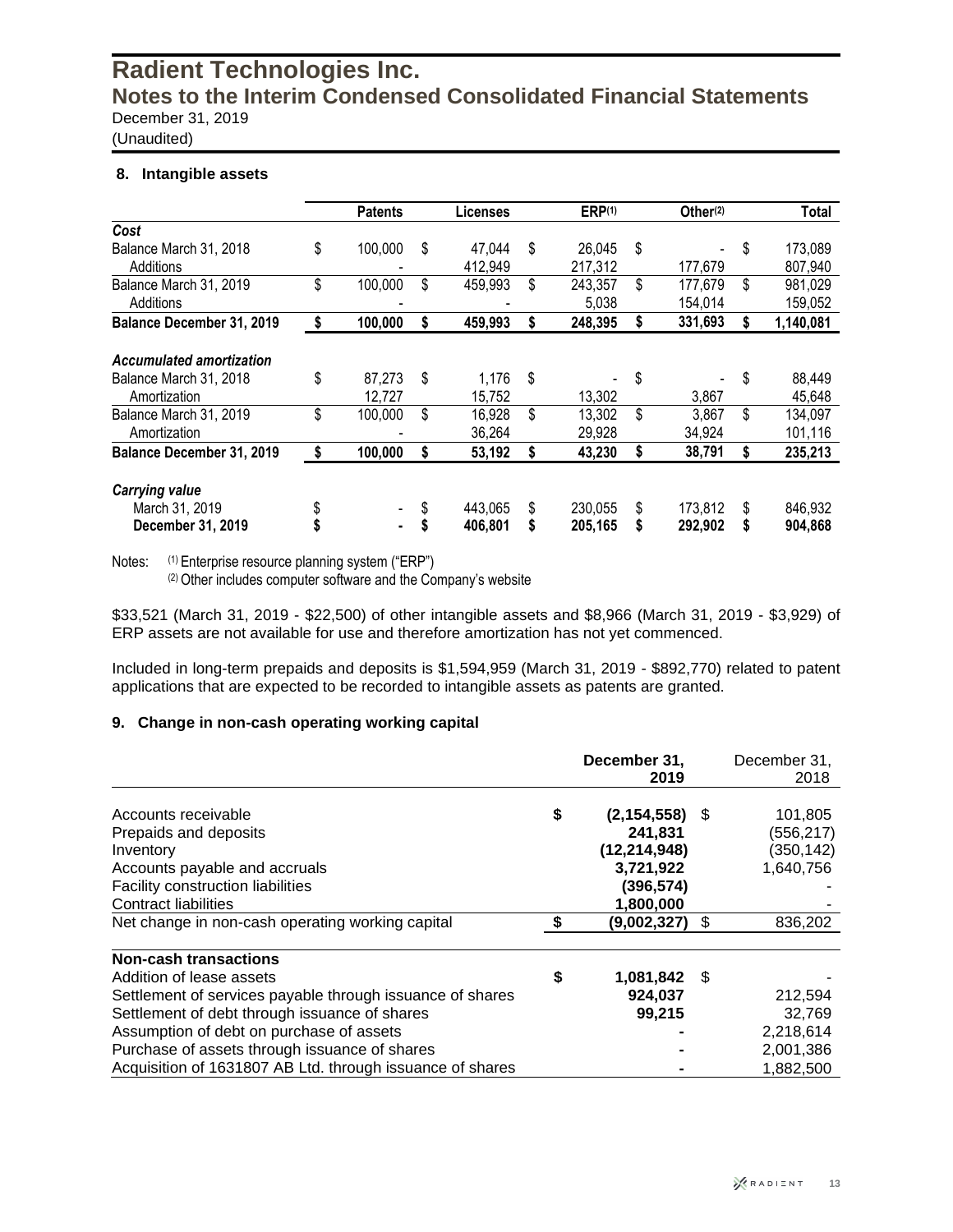(Unaudited)

#### **10. Long-term debt**

|                                                                                                                                                                                                                   | December 31,<br>2019 |     | March 31,<br>2019 |
|-------------------------------------------------------------------------------------------------------------------------------------------------------------------------------------------------------------------|----------------------|-----|-------------------|
| Loan payable bearing interest at 5.80% with monthly<br>payments of \$9,327 maturing October 1, 2021                                                                                                               | \$<br>192,581        | \$. | 266,602           |
| Loan payable bearing interest at 4.55% with monthly<br>payments of \$2,586 maturing March 1, 2023                                                                                                                 | 93,689               |     | 113,465           |
| Loan payable bearing interest at Bank of Canada policy<br>interest rate plus 3% with variable payments maturing<br>June 1, 2025                                                                                   | 668,648              |     | 713,434           |
| Mortgage payable bearing interest at the greater of 8.5% or<br>Bank of Nova Scotia prime rate plus 5.05% per annum with<br>monthly interest only payments required and principal<br>maturing on November 1, 2020. |                      |     | 5,500,000         |
| Mortgage payable bearing interest at the greater of 8.5% or<br>Bank of Nova Scotia prime rate plus 5.05% per annum with<br>monthly interest only payments required and principal<br>maturing on November 1, 2021. | 8,647,500            |     |                   |
| Financing costs                                                                                                                                                                                                   |                      |     | (130, 381)        |
|                                                                                                                                                                                                                   | 9,602,418            |     | 6,463,120         |
| Current portion                                                                                                                                                                                                   | (320,267)            |     | (69,324)          |
|                                                                                                                                                                                                                   | \$<br>9,282,151      | \$  | 6,393,796         |

Interest expense that has not been capitalized as a borrowing cost is presented under financing fees and is \$151,263 (2018 - \$129,096) for the three months and \$366,216 (2018 - \$342,014) for the nine months ended December 31, 2019.

On May 3, 2018, the Company acquired the remaining 50% interest in 163 Alberta and the adjacent lands from Amnor Group Inc. In conjunction with these transactions, the Company entered into a \$5,500,000 mortgage with Moskowitz Capital Mortgage Fund II ("Moskowitz") Inc. to discharge the previous mortgage loans on these properties.

On August 14, 2019, the Company amended the mortgage with Moskowitz, by increasing the amount borrowed from \$5,500,000 to \$8,500,000 and extending the due date from November 1, 2020 to November 1, 2021. Interest rates remained the same. As the terms of the amendment to the mortgage were substantially different from the terms of the previously existing mortgage, the amendment was determined to be an extinguishment of debt. As a result, a loss on extinguishment of long-term debt totalling \$440,513 was recognized during the nine month period ending December 31, 2019, which consisted of \$90,264 of the remaining unamortized financing fees related to the original debt and fees and costs of \$350,249 related to the amendment.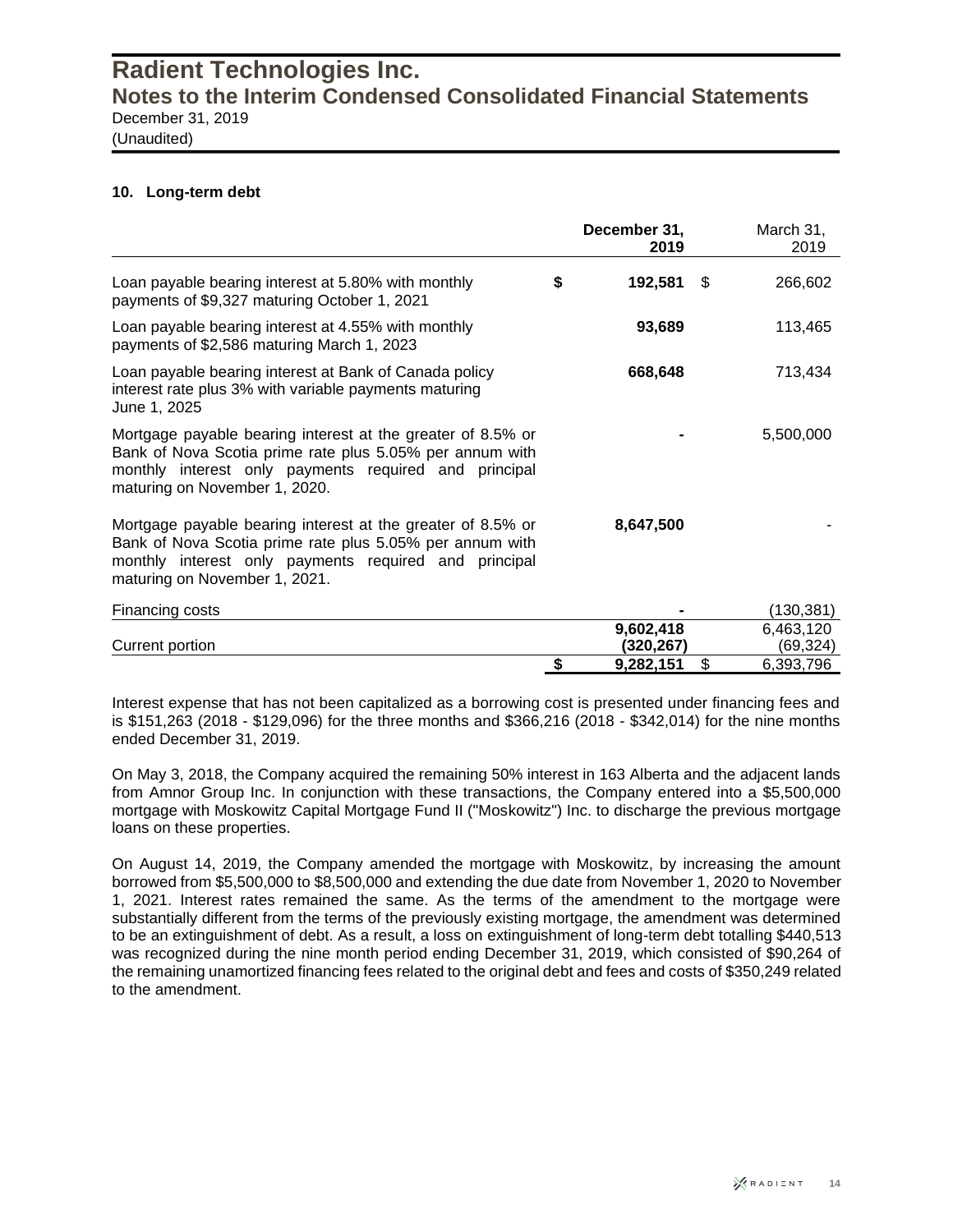(Unaudited)

#### **10. Long-term debt** (cont'd)

A new loan was recognized at a fair value of \$8,500,000. Monthly interest only payments related to the new loan commenced July 25, 2019 and are required until the loan is due in full on November 1, 2021. Remaining amendment fees of \$197,500 were added to the loan balance outstanding. Monthly amendment fee payments of \$10,000 commenced August 1, 2019 and are required until February 1, 2021. A final payment of \$7,500 is due on March 1, 2021.

The mortgage is secured by the Company's production facility and the adjacent lands.

The Company is in compliance with all terms and conditions of its long-term debt agreements.

#### **11. Lease liabilities**

|                        |   | December 31,<br>2019 | March 31,<br>2019 |                  |
|------------------------|---|----------------------|-------------------|------------------|
| Current<br>Non-current | S | 369,116<br>668,075   | \$                | 98,640<br>89,188 |
|                        |   | 1,037,191            | \$                | 187,828          |

Lease liabilities relate to leases for office and warehouse space with lease terms between 1 and 5 years and for equipment between 1 and 2 years. In determining the lease term, the Company assesses whether it is reasonably certain it will exercise the lease extension options or not exercise a termination option. Future undiscounted cash outflows for lease liabilities are disclosed as part of total commitments in Note 20.

Excluded from the calculation of the lease liabilities are variable lease payments that do not depend on an index or a rate, which include utilities, common area maintenance costs, property tax, or any additional service payments. Total variable lease payments recognized as an expense are \$24,020 for the three months and \$64,648 for the nine months ended December 31, 2019. Also excluded from leases liabilities are short-term leases where the Company recognized \$263,267 as an expense for the three months and \$815,518 for the nine months ended December 31, 2019.

#### **12. Contract liabilities**

Contract liabilities consist of advance consideration received from one customer related to manufactured products. Revenue is recognized upon satisfaction of the performance obligation, the transfer of the goods to the customer.

|                              | December 31, |                | March 31,<br>2019 |  |
|------------------------------|--------------|----------------|-------------------|--|
| Balance, beginning of period |              | $\blacksquare$ | -S                |  |
| New contract additions       |              | 3,452,490      |                   |  |
| Recognized during the period |              | (1,652,490)    |                   |  |
| Balance, end of period       |              | 1,800,000      |                   |  |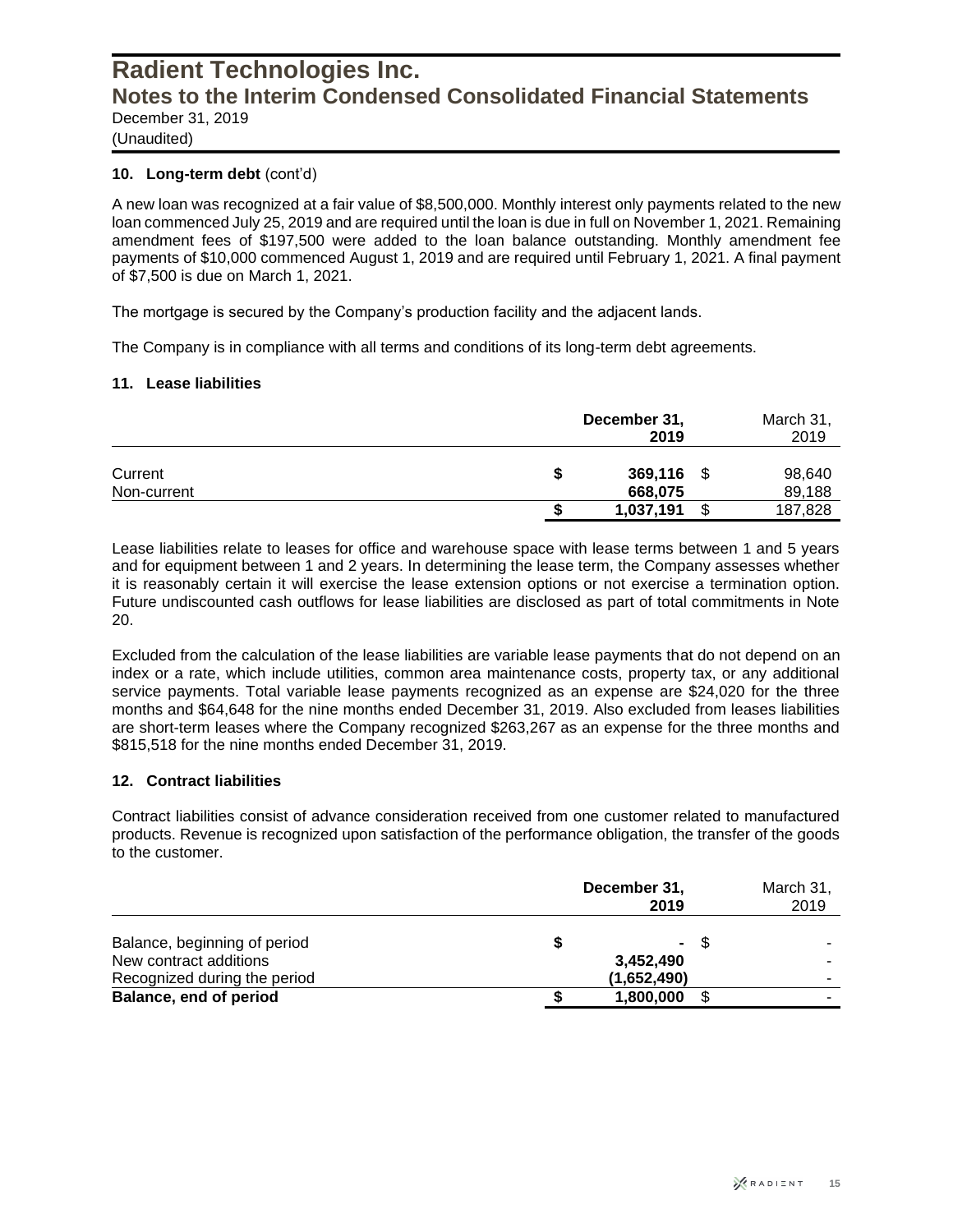(Unaudited)

### **13. Share capital**

#### **a) Common shares**

i) Authorized

Unlimited number of common shares without par value

#### ii) Issued and outstanding common shares

|                                                       | <b>Shares</b> | Amount            |
|-------------------------------------------------------|---------------|-------------------|
|                                                       |               |                   |
| Balance March 31, 2018                                | 224,403,251   | \$<br>73,281,762  |
| Issuance of shares to acquire 50% interest in related |               |                   |
| company                                               | 1,246,449     | 1,882,500         |
| Issuance of shares to purchase additional properties  | 1,553,190     | 2,001,386         |
| Issuance of shares on placements                      | 28,502,299    | 34,202,759        |
| Warrant exercises                                     | 11,773,693    | 6,805,474         |
| Stock option exercises                                | 1,081,870     | 1,366,662         |
| Shares issued for services                            | 169,155       | 212,594           |
| Shares issued for debt                                | 35,236        | 32,769            |
| Share issuance costs                                  |               | (2,378,803)       |
| Warrant issuance                                      |               | (7, 146, 387)     |
| Finders' option exercises                             | 70,000        | 67,130            |
| Finders' option issuance                              |               | (1,296,996)       |
| Balance March 31, 2019                                | 268,835,143   | \$<br>109,030,850 |
| Warrant exercises                                     | 3,596,848     | 1,163,784         |
| Stock option exercises                                | 147,000       | 188,320           |
| Shares issued for services                            | 1,194,374     | 924,037           |
| Shares issued for debt                                | 213,364       | 99,215            |
| Share issuance costs                                  |               | (8,720)           |
| <b>Balance December 31, 2019</b>                      | 273,986,729   | \$<br>111,397,486 |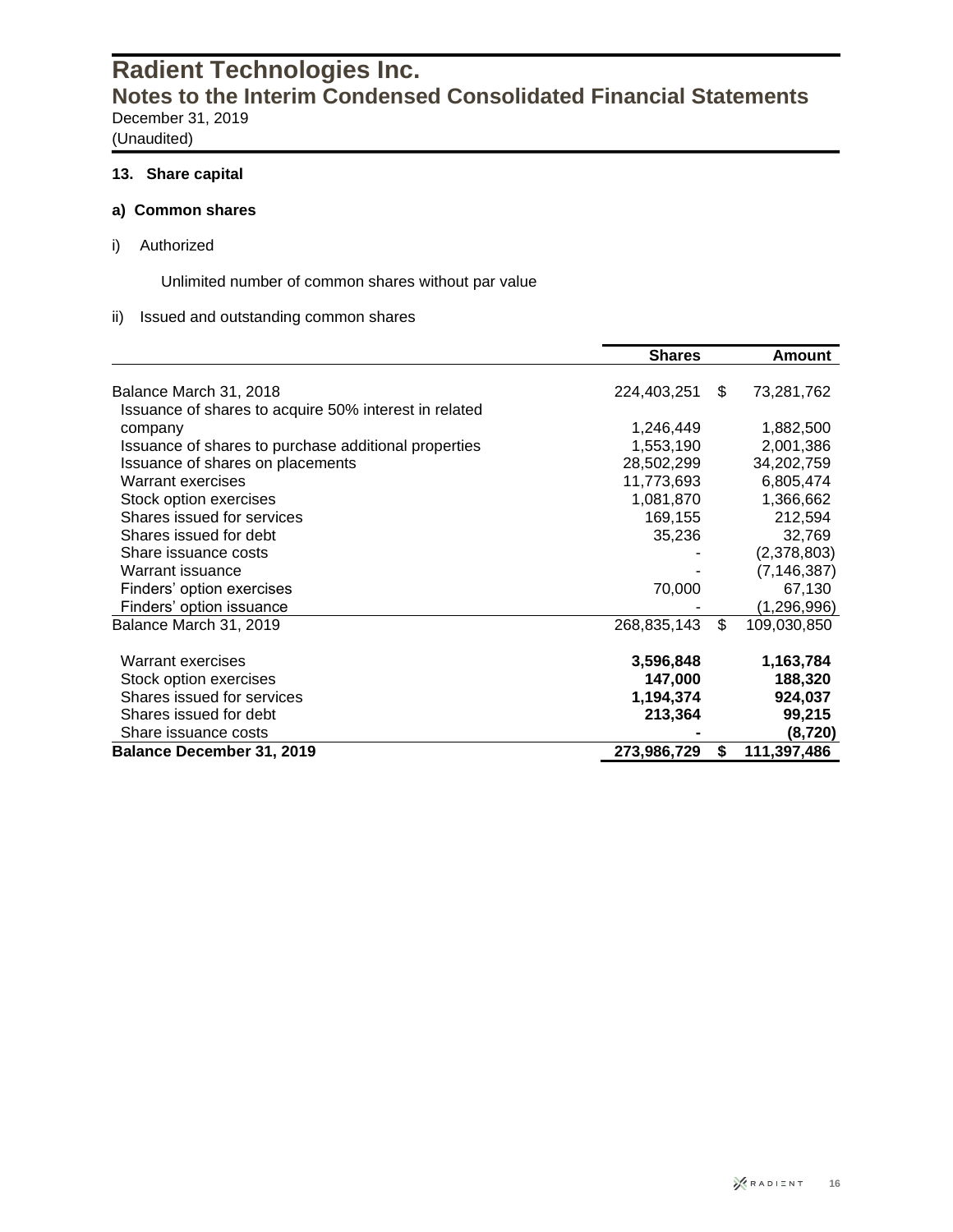(Unaudited)

#### **13. Share capital** (cont'd)

#### **b) Placements**

#### **Shares issued for asset purchases**

During the year ended March 31, 2019, the Company issued 1,246,449 common shares, for total consideration of \$1,882,500 to Amnor Group Inc. for the purchase of its 50% interest in 163 Alberta.

During the year ended March 31, 2019, the Company also issued 1,553,190 common shares for total consideration of \$2,001,386 on behalf of its wholly owned subsidiary 163 Alberta to purchase additional properties from Amnor Group Inc.

Share issue costs include \$nil for the nine months ended December 31, 2019 (\$20,582 for the year ended March 31, 2019) of costs incurred related to shares issued for asset purchases.

#### **Shares issued for debt**

During the nine months ended December 31, 2019, the Company issued 213,364 common shares on December 4, 2019 at a share price of \$0.465 to an arm's length third party creditor, to settle outstanding debt of \$99,215. Share issue costs include \$1,193 of costs incurred related to the issuance of these shares.

During the year ended March 31, 2019, the Company issued 35,236 common shares on November 8, 2018 at a share price of \$0.93 to an arm's length third party creditor, to settle outstanding debt of \$32,769. Share issue costs include \$664 of costs incurred related to the issuance of these shares.

#### **Shares for services**

The Company has approved multiple shares for service agreements with third parties in exchange for consulting services. Pursuant to the terms of the agreements the Company may issue common shares in exchange for a maximum amount of services provided. The number of shares to be issued and the issuance price of these shares will vary based on the terms of the agreements. Per the terms of the agreements on December 1, 2018, December 6, 2017, November 28, 2017 and August 28, 2017, the number of shares will be issued quarterly based on the closing price of the Company's shares on the last trading day each quarter. Per the terms of the agreement on January 1, 2019, the number of shares will be issued monthly and the issue price of these shares will be the greater of (i) the 15 day VWAP share trading price of the shares on the TSXV on the last financial trading day of the relevant month; (ii) the "Discounted Market Price" (as defined in the policies of the TSXV) on the last financial trading day of the relevant month. The agreements were approved by the TSXV and will be subject to approval for each successive 2-year renewal term.

The Company no longer has services provided under the agreement dated December 1, 2018 and the agreements dated December 6, 2017, November 28, 2017 and August 28, 2017 have expired and have not been renewed.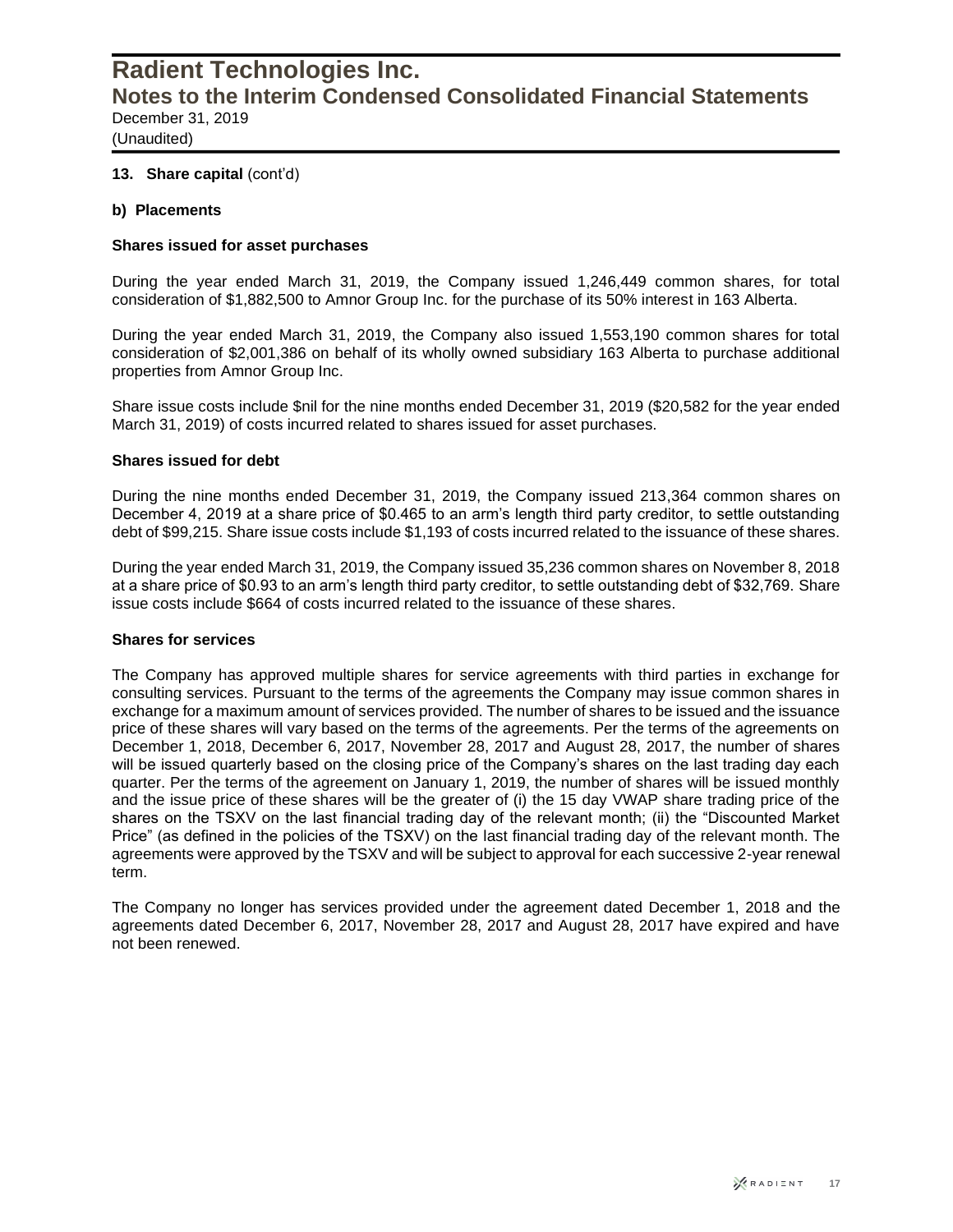(Unaudited)

#### **13. Share capital** (cont'd)

**b) Placements** (cont'd)

#### **Shares for services** (cont'd)

Details of the agreements and the number of shares issued during the nine months ended December 31, 2019 and year ended March 31, 2019 are shown below:

#### **Shares issued for the nine months ended December 31, 2019**

| <b>Agreement issue date</b>                                  |    | Dec 1, 2018 |   | Jan 1, 2019 |   | Total       |
|--------------------------------------------------------------|----|-------------|---|-------------|---|-------------|
|                                                              |    |             |   |             |   |             |
| Maximum services amount                                      | S  | 27,000 USD  | S | 585,000 GBP |   |             |
| Common shares issued                                         |    | 14,000      |   | 1,180,374   |   | 1,194,374   |
| Value of services (contract currency)                        | S  | 9,369 USD   | S | 536,250 GBP |   |             |
| Value of services (CAD)                                      |    | 13,080 CAD  | S | 910,957 CAD | S | 924,037 CAD |
| Weighted average issue price per common share                | \$ | 0.93 CAD    | S | 0.77 CAD    |   |             |
| Balance included in accounts payable and accrued liabilities |    |             |   |             |   |             |
| Contract currency                                            | \$ | 2,853 USD   | S | 48,750 GBP  |   |             |
| CAD                                                          |    | 3,767 CAD   |   | 84,255 CAD  |   | 88,022 CAD  |

#### **Shares issued for the year ended March 31, 2019**

| Agreement issue date                    |   | Aug 28, 2017 |   | Nov 28, 2017 |   | Dec 6, 2017 | Total       |
|-----------------------------------------|---|--------------|---|--------------|---|-------------|-------------|
| Maximum services amount                 | S | 250,000 USD  |   | 102,000 USD  |   | 96,000 CAD  |             |
| Common shares issued                    |   | 47,264       |   | 100,299      |   | 21,592      | 169,155     |
| Value of services (contract currency)   |   | 45,750 USD   | S | 96,050 USD   |   | 27,971 CAD  |             |
| Value of services (CAD)                 |   | 59,661 CAD   | S | 124,962 CAD  | S | 27,971 CAD  | 212,594 CAD |
| Weighted average issue price per common |   |              |   |              |   |             |             |
| share                                   |   | 1.26 CAD     | S | 1.25 CAD     | S | 1.30 CAD    |             |

Share issue costs include \$2,770 for the nine months December 31, 2019 (\$677 for the year ended March 31, 2019) of costs incurred related to shares issued for services and \$1,193 for the nine months December 31, 2019 (\$nil for the year ended March 31, 2019) related to shares issued for debt.

#### **Placements**

During the year ended March 31, 2019, the Company completed placements with specific details for each placement summarized in the tables below. Each placement was completed in a unit offering consisting of one common share and one-half common share purchase warrant. In each placement, the Company also issued finders' options to certain underwriters or finders. These options, if exercised would include issuance of one common share and one-half common share purchase warrant. Each whole common share purchase warrant issued is exercisable for one common share.

In each of the placements the common share purchase warrants and the finders' options were allocated a portion of the proceeds based upon their relative fair value at the date of issuance as applicable to the placement. The fair values of the common share purchase warrants and the finders' options were determined using a Black-Scholes option pricing valuation model.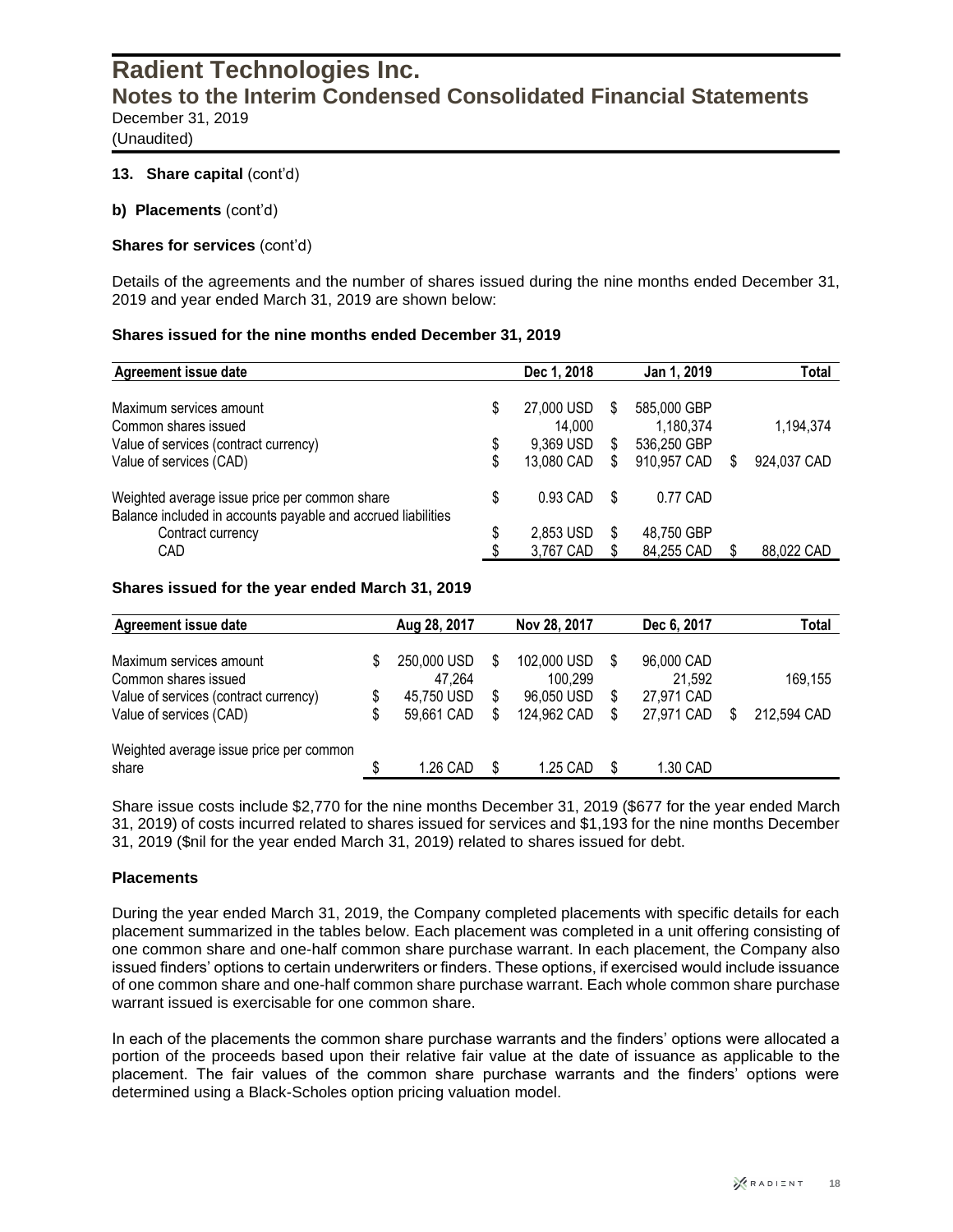(Unaudited)

#### **13. Share capital (cont'd)**

#### **b) Placements** (cont'd)

|                                              | Year ended<br>March 31, 2019 |                   |    |                   |               |               |
|----------------------------------------------|------------------------------|-------------------|----|-------------------|---------------|---------------|
| <b>Placement closing date</b>                |                              | (1) July 31, 2018 |    | (2) July 31, 2018 |               | Total         |
|                                              |                              |                   |    |                   |               |               |
| Issue price per unit                         | \$                           | 1.20              | \$ | 1.20              |               |               |
| Common shares issued                         |                              | 20,700,000        |    | 7,802,299         |               | 28,502,299    |
| Warrants issued                              |                              | 10,350,000        |    | 3,901,149         |               | 14,251,149    |
| Warrant exercise price                       | \$                           | 1.50              | \$ | 1.50              |               |               |
| Warrant term in months                       |                              | 24(3)             |    | 24(3)             |               |               |
| Cash proceeds summary:                       |                              |                   |    |                   |               |               |
| Gross proceeds                               | \$                           | 24,840,000        | \$ | 9,362,759         | \$            | 34,202,759    |
| Cash issuance costs                          |                              | (1,846,851)       |    | (492, 109)        |               | (2,338,960)   |
| Net cash proceeds on issuance                |                              | \$22,993,149      | \$ | 8,870,650         | $\mathsf{\$}$ | 31,863,799    |
| Fair value of finders' options               |                              | (991, 737)        |    | (305, 259)        |               | (1, 296, 996) |
| Total issuance costs                         | \$                           | (2,838,588)       | \$ | (797, 368)        | \$            | (3,635,956)   |
|                                              |                              |                   |    |                   |               |               |
| Fair value on warrant issuance               |                              | (5, 185, 350)     |    | (1,954,476)       |               | (7, 139, 826) |
| Net value allocated to common shares         | \$                           | 16,816,062        | \$ | 6,610,915         | \$            | 23,426,977    |
|                                              |                              |                   |    |                   |               |               |
| Finders' options issued                      |                              | 1,242,000         |    | 382,290           |               | 1,624,290     |
| Exercise price                               | \$                           | 1.20              | \$ | 1.20              |               |               |
| Options term in months                       |                              | 24                |    | 24                |               |               |
| Amounts if options are exercised:            |                              |                   |    |                   |               |               |
| Common shares                                |                              | 1,242,000         |    | 382,290           |               | 1,642,290     |
| Warrants                                     |                              | 621,000           |    | 191,145           |               | 812,145       |
| Warrant exercise price                       | \$                           | 1.50              | \$ | 1.50              |               |               |
| Warrant term in months                       |                              | 24                |    | 24                |               |               |
|                                              |                              |                   |    |                   |               |               |
| Fair value of finders' options allocated to: |                              |                   |    |                   |               |               |
| Common shares                                | \$                           | 680,616           | \$ | 209,495           | \$            | 890,111       |
| Common share purchase                        |                              |                   |    |                   |               |               |
| warrants                                     |                              | 311,121           |    | 95,764            |               | 406,885       |
|                                              | \$                           | 991,737           | \$ | 305,259           | \$            | 1,296,996     |

Notes: (1) Bought deal offering.

(2) The placement consisted of the first and only tranche of the non-brokered private placement announced on July 5, 2018.

(3) The term of the warrants is 24 months from the closing date which can be accelerated if the Company provides the warrant holder 30 days notice should the weighted average price of the common shares exceed \$2.25 in 20 consecutive trading days.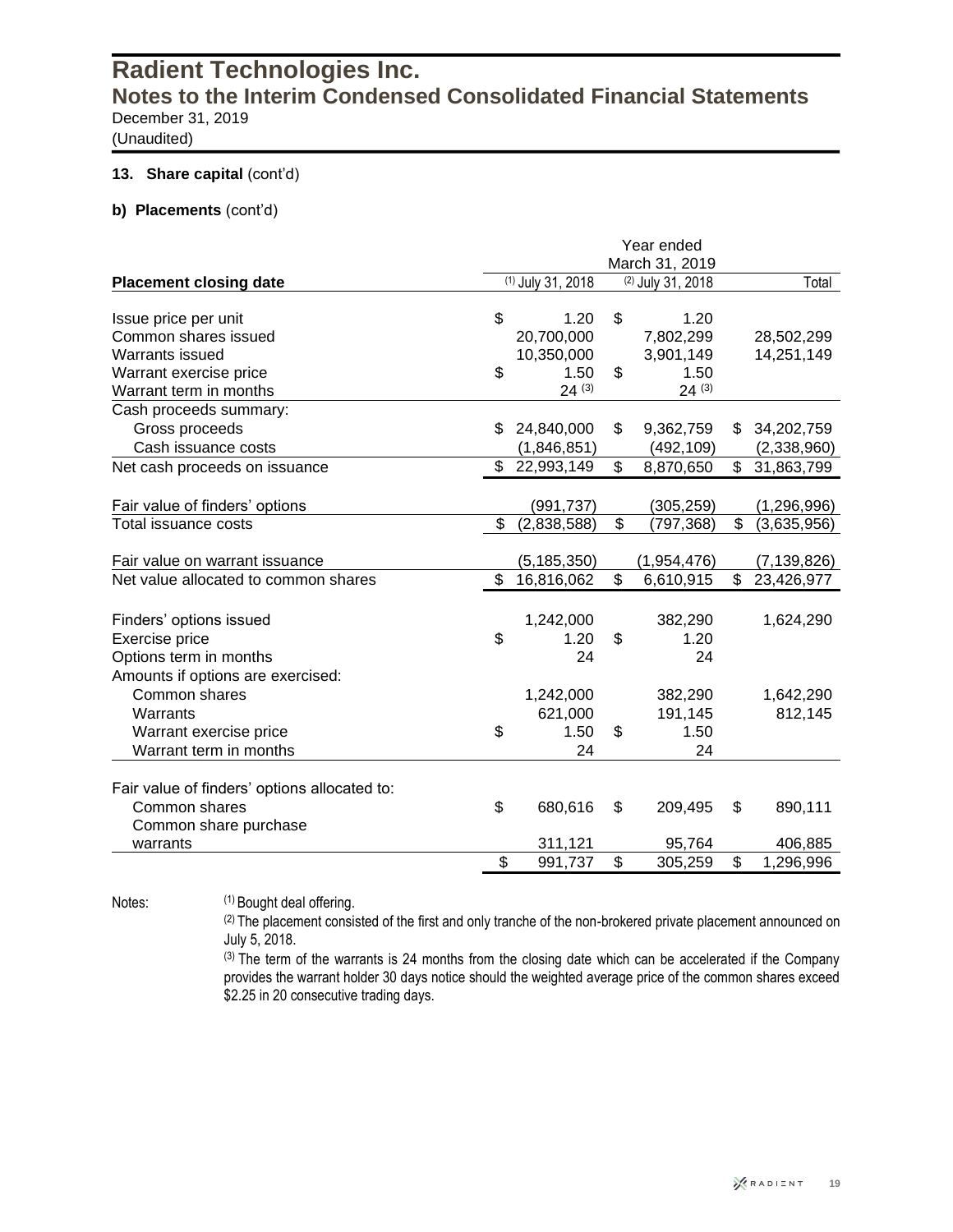(Unaudited)

#### 13. Share capital (cont'd)

#### **b) Placements** (cont'd)

A summary of the assumptions used for each placement is set out below:

|                                                                                   | Year ended<br>March 31, 2019 |                     |    |                     |  |
|-----------------------------------------------------------------------------------|------------------------------|---------------------|----|---------------------|--|
| <b>Placement closing date</b>                                                     |                              | $(1)$ July 31, 2018 |    | $(2)$ July 31, 2018 |  |
| <b>Common share purchase warrants</b>                                             |                              |                     |    |                     |  |
| Common share market price                                                         | \$                           | 0.99                | \$ | 0.99                |  |
| Risk free interest rate                                                           |                              | 1.75%               |    | 1.75%               |  |
| Expected dividend yield                                                           |                              |                     |    |                     |  |
| Estimated common share price volatility                                           |                              | 116%                |    | 116%                |  |
| Estimated life in years                                                           |                              | 2.0                 |    | 2.0                 |  |
| Finders' options allocated to common shares and common share<br>purchase warrants |                              |                     |    |                     |  |
| Common share market price                                                         | \$                           | 0.99                | \$ | 0.99                |  |
| Risk free interest rate                                                           |                              | 1.75%               |    | 1.75%               |  |
| Expected dividend yield                                                           |                              |                     |    |                     |  |
| Estimated common share price volatility                                           |                              | 116%                |    | 116%                |  |
| Estimated life in years                                                           |                              | 2.0                 |    | 2.0                 |  |
|                                                                                   |                              |                     |    |                     |  |

Notes: (1) and (2) see above.

There were no shares issued under a placement during the nine months ended December 31, 2019.

The continuity of the Company's outstanding finders' options is as follows:

|                                                                                           | Nine months ended<br>December 31, 2019 |    |                                          | Year ended<br>March 31, 2019    |    |                                          |  |
|-------------------------------------------------------------------------------------------|----------------------------------------|----|------------------------------------------|---------------------------------|----|------------------------------------------|--|
|                                                                                           | Number of<br>options                   |    | Weighted<br>average<br>exercise<br>price | Number of<br>options            |    | Weighted<br>average<br>exercise<br>price |  |
| Outstanding, beginning of period<br>Finders' options issued<br>Finders' options exercised | 1,624,290                              | S. | 1.20<br>$\blacksquare$<br>$\blacksquare$ | 70,000<br>1,624,290<br>(70,000) | -S | 0.45<br>1.20<br>0.45                     |  |
| Outstanding, end of period                                                                | 1,624,290                              | S  | 1.20                                     | 1,624,290                       | \$ | 1.20                                     |  |

During the year ended March 31, 2019, the exercise of finders' options included the issuance of 70,000 common shares and 35,000 common share purchase warrants. The gross proceeds of these exercises of \$31,500 plus the net value attributed to the common shares on the initial grant of the finders' options of \$35,630 were recognized in common shares.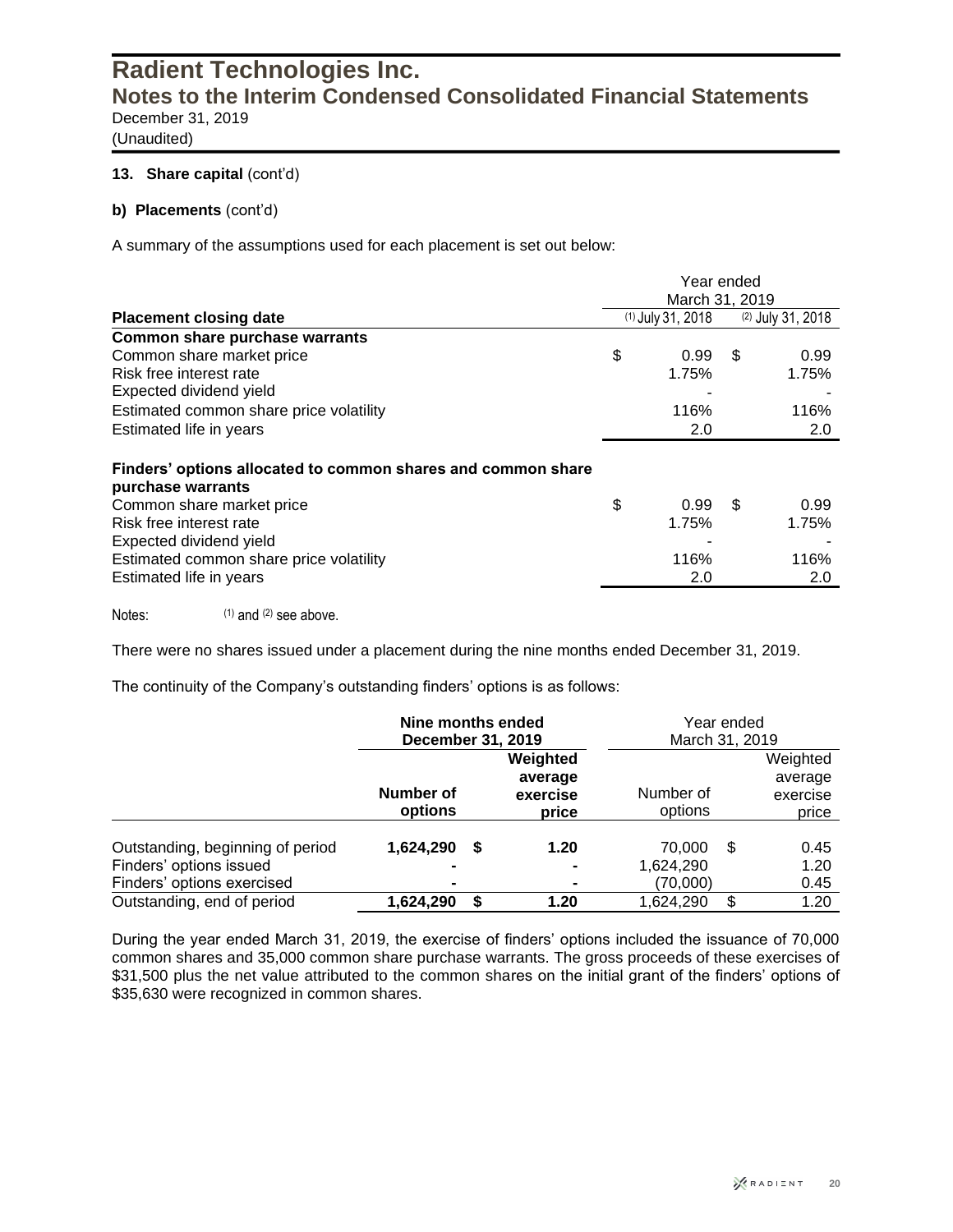(Unaudited)

#### **13. Share capital** (cont'd)

#### **b) Placements** (cont'd)

The common share purchase warrants issued on exercise of the finders' options were allocated a portion of the gross proceeds based upon their relative fair value at the date of issuance. The fair value for the nine months ended December 31, 2019 of \$nil (March 31, 2019 - \$6,561) was determined using a Black-Scholes option pricing valuation model with the following assumptions:

|                                         |     | Nov 17, 2017 | Jan 10, 2018 |
|-----------------------------------------|-----|--------------|--------------|
| <b>Finders' warrants</b>                |     |              |              |
| Common share market price               | \$. | 1.35         | 2.05         |
| Risk free interest rate                 |     | 0.75%        | 1.25%        |
| Expected dividend yield                 |     | 0%           | 0%           |
| Estimated common share price volatility |     | 122%         | 121%         |
| Estimated life in years                 |     | 1.3          | 1.2          |

If exercised, the options outstanding at December 31, 2019 of 1,624,290 (March 31, 2019 - 1,624,290) would include 1,624,290 (March 31, 2019 - 1,624,290) common shares and 812,145 (March 31, 2019 - 812,145) common share purchase warrants.

There were no finders' options exercised during the nine months ended December 31, 2019.

#### **c) Warrants**

The continuity of the Company's outstanding warrants is as follows:

|                                  | Nine months ended<br>December 31, 2019 |          | Year ended<br>March 31, 2019 |            |
|----------------------------------|----------------------------------------|----------|------------------------------|------------|
|                                  |                                        | Weighted |                              | Weighted   |
|                                  |                                        | average  |                              | average    |
|                                  | <b>Number of</b>                       | exercise | Number of                    | exercise   |
|                                  | warrants                               | price    | warrants                     | price      |
| Outstanding, beginning of period | 35,275,055<br>S                        | 0.95     | 33,139,452                   | 0.54<br>-S |
| Warrants issued                  |                                        |          | 14,286,149                   | 1.50       |
| Warrants exercised               | (3,596,848)                            | 0.27     | (11, 773, 693)               | 0.49       |
| Warrants expired                 | (4,541,889)                            |          | (378, 853)                   | 0.70       |
| Outstanding, end of period       | 27,136,318<br>S                        | 0.91     | 35,275,055                   | 0.95<br>S  |

During the nine months ended December 31, 2019 and the year ended March 31, 2019, warrant holders exercised common share purchase warrants and finders' warrants. The gross proceeds of these exercises plus the net value attributed to these warrants on the initial grant were recognized in common shares as summarized below:

#### **Warrants exercised for the nine months ended December 31, 2019**

| Warrant exercise price | Number of<br>warrants<br>exercised |   | <b>Gross</b><br>proceeds | Fair value of<br>warrants<br>transferred to<br>common shares |         |   | <b>Common</b><br>shares |
|------------------------|------------------------------------|---|--------------------------|--------------------------------------------------------------|---------|---|-------------------------|
| \$0.25                 | 3,276,998                          | S | 819.249                  |                                                              | 176.934 | S | 996,183                 |
| \$0.50                 | 319,850                            |   | 159,925                  |                                                              | 7.676   |   | 167,601                 |
|                        | 3,596,848                          |   | 979.174                  |                                                              | 184.610 |   | 1,163,784               |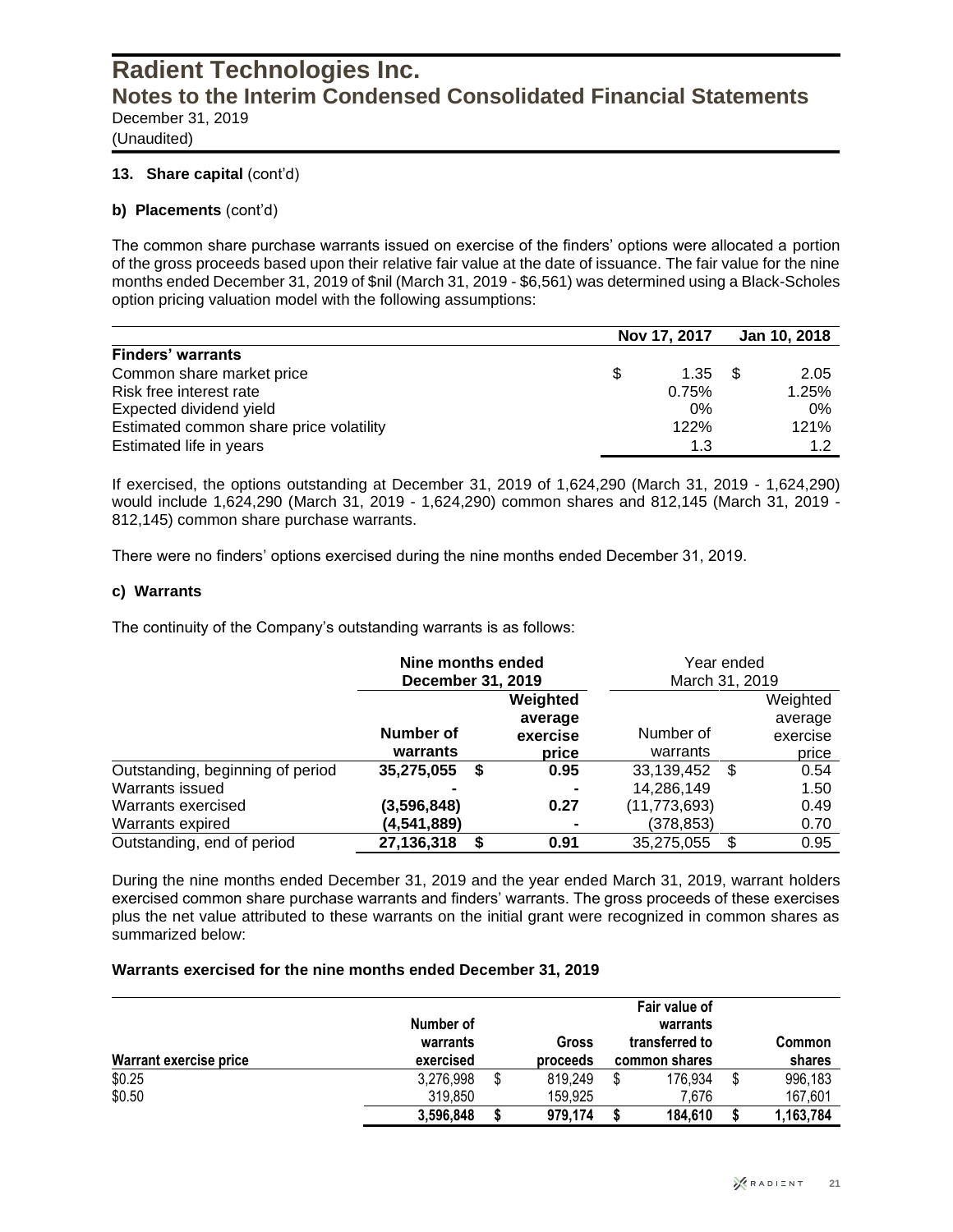(Unaudited)

#### **13. Share capital (cont'd)**

**c) Warrants** (cont'd)

#### **Warrants exercised for the year ended March 31, 2019**

| Warrant exercise price | Number of<br>warrants | exercised |           |    | Fair value of<br>warrants<br>transferred to<br>Gross<br>proceeds<br>common shares |   |                   |  |
|------------------------|-----------------------|-----------|-----------|----|-----------------------------------------------------------------------------------|---|-------------------|--|
| \$0.25                 | 2,842,692             |           | 710,673   | \$ | 178,629                                                                           | S | shares<br>889,302 |  |
| \$0.50                 | 5,913,350             |           | 2,956,675 |    | 172.010                                                                           |   | 3,128,685         |  |
| \$0.70                 | 3.017.651             |           | 2,112,356 |    | 675,131                                                                           |   | 2,787,487         |  |
|                        | 11,773,693            |           | 5,779,704 |    | 1,025,770                                                                         |   | 6,805,474         |  |

Share issue costs include \$4,756 for the nine months ended December 31, 2019 (\$17,920 for the year ended March 31, 2019) of costs incurred related to warrant exercises.

The following table summarizes information about warrants outstanding at December 31, 2019 and March 31, 2019.

|                 |                                                                                      | December 31, 2019                                           |                                          |                                                                                      | March 31, 2019                                                                                                                        |                                                                           |
|-----------------|--------------------------------------------------------------------------------------|-------------------------------------------------------------|------------------------------------------|--------------------------------------------------------------------------------------|---------------------------------------------------------------------------------------------------------------------------------------|---------------------------------------------------------------------------|
| <b>Exercise</b> | price                                                                                | Number of<br>warrants                                       | Remaining<br>contractual<br>life (years) | Exercise<br>Price                                                                    | Number of<br>warrants                                                                                                                 | Remaining<br>contractual<br>life (years)                                  |
|                 | 0.50<br>0.25<br>0.25<br>0.25<br>1.71<br>0.25<br>0.25<br>0.25<br>0.25<br>0.25<br>0.25 | 900,000<br>1,869,335<br>1,070,712<br>3,051,310<br>5,993,812 | 0.1<br>0.2<br>0.3<br>0.4<br>0.5          | 0.50<br>0.25<br>0.25<br>0.25<br>1.71<br>0.25<br>0.25<br>0.25<br>0.25<br>0.25<br>0.25 | 319,850<br>250,000<br>1,132,950<br>500,000<br>4,541,889<br>1,000,000<br>1,175,000<br>1,869,335<br>1,070,712<br>3,051,310<br>6,112,860 | 0.1<br>0.2<br>0.5<br>0.7<br>0.7<br>0.7<br>0.9<br>0.9<br>1.0<br>1.2<br>1.2 |
| \$              | 1.50<br>0.91                                                                         | 14,251,149<br>27,136,318                                    | 0.6<br>0.5                               | \$<br>1.50<br>0.95                                                                   | 14,251,149<br>35,275,055                                                                                                              | 1.3<br>1.1                                                                |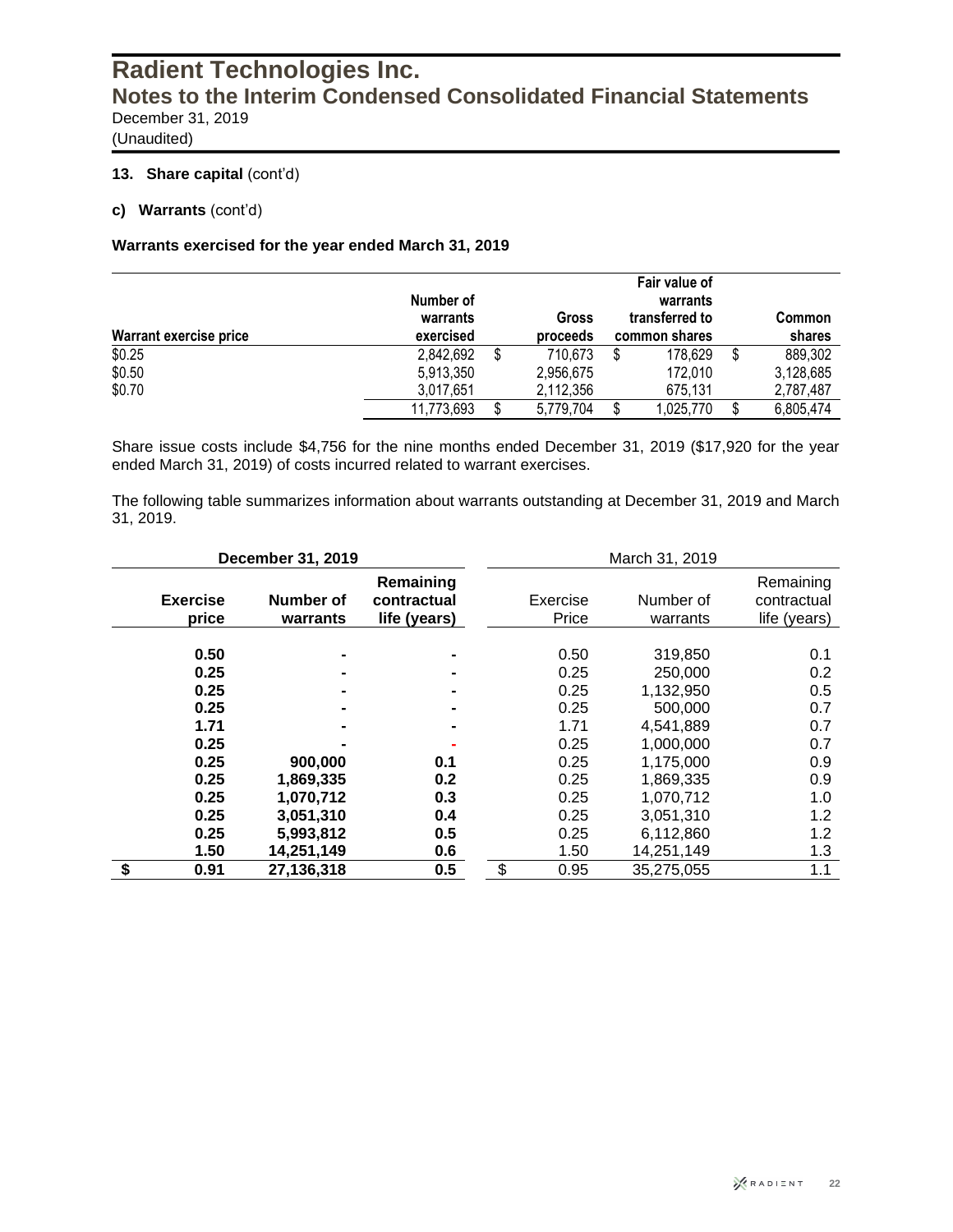(Unaudited)

#### **13. Share capital** (cont'd)

#### **d) Stock option plan**

The Company's stock option plan (the "Stock Option Plan") provides that the Board of Directors of the Corporation may from time to time, in its discretion, grant to directors, officers, employees and consultants of the Company non-transferable options to purchase common shares, provided that the number of common shares reserved for issuance under the Stock Option Plan shall not exceed ten percent (10%) of the issued and outstanding common shares exercisable for the period of up to ten (10) years.

In addition, the number of common shares reserved for issuance to any one person shall not exceed five percent (5%) of the issued and outstanding common shares and the number of common shares reserved for issuance to any one consultant will not exceed two percent (2%) of the issued and outstanding common shares. The Board of Directors determines the price per common share and the number of common shares which may be allocated to each director, officer, employee and consultant and all other terms and conditions of the option, subject to the rules of the TSXV. Options have been issued with vesting periods of immediate to 4 years with terms between 2 and 10 years.

The continuity of the Company's outstanding and exercisable stock options is as follows:

|                                                                          | Nine months ended<br>December 31, 2019     |                                          | Year ended<br>March 31, 2019           |      |                                          |  |  |
|--------------------------------------------------------------------------|--------------------------------------------|------------------------------------------|----------------------------------------|------|------------------------------------------|--|--|
|                                                                          | Number of<br>options                       | Weighted<br>average<br>exercise<br>price | Number of<br>options                   |      | Weighted<br>average<br>exercise<br>price |  |  |
| Outstanding, beginning of period<br>Options granted<br>Options exercised | 24,322,150<br>S.<br>1,220,000<br>(147,000) | 1.03<br>0.71<br>0.69                     | 9,993,224<br>15,490,000<br>(1,081,870) | - \$ | 0.82<br>1.14<br>0.68                     |  |  |
| Options forfeited                                                        | (1,400,000)                                | 1.04                                     | (79,204)                               |      | 1.01                                     |  |  |
| Outstanding, end of period                                               | 23,995,150<br>S                            | 1.02                                     | 24,322,150                             | \$   | 1.03                                     |  |  |
| Exercisable, end of period                                               | 21,266,715<br>S                            | 0.99                                     | 19,846,757                             | \$   | 0.95                                     |  |  |

The following tables summarize information about stock options granted during the nine months ended December 31, 2019 and year ended March 31, 2019. The weighted average grant date fair value was estimated using the Black Scholes option pricing model using the following grant date assumptions:

#### **Options granted for the nine months ended December 31, 2019**

| Original grant date                     | October 23, 2019 | June 5, 2019 | Total     |
|-----------------------------------------|------------------|--------------|-----------|
| <b>Options granted:</b>                 |                  |              |           |
| Options granted                         | 750.000          | 470,000      | 1,220,000 |
| Exercise price                          | 0.58<br>\$       | \$<br>0.93   |           |
| Weighted average grant date fair value  | 0.45<br>\$       | \$<br>0.74   |           |
| <b>Assumptions used:</b>                |                  |              |           |
| Grant date stock price                  | \$<br>0.58       | \$<br>0.93   |           |
| Risk free interest rate                 | 1.50%            | 2.25%        |           |
| Expected dividend yield                 |                  |              |           |
| Estimated common share price volatility | 106%             | 109%         |           |
| Estimated life in years                 | 5                | ა            |           |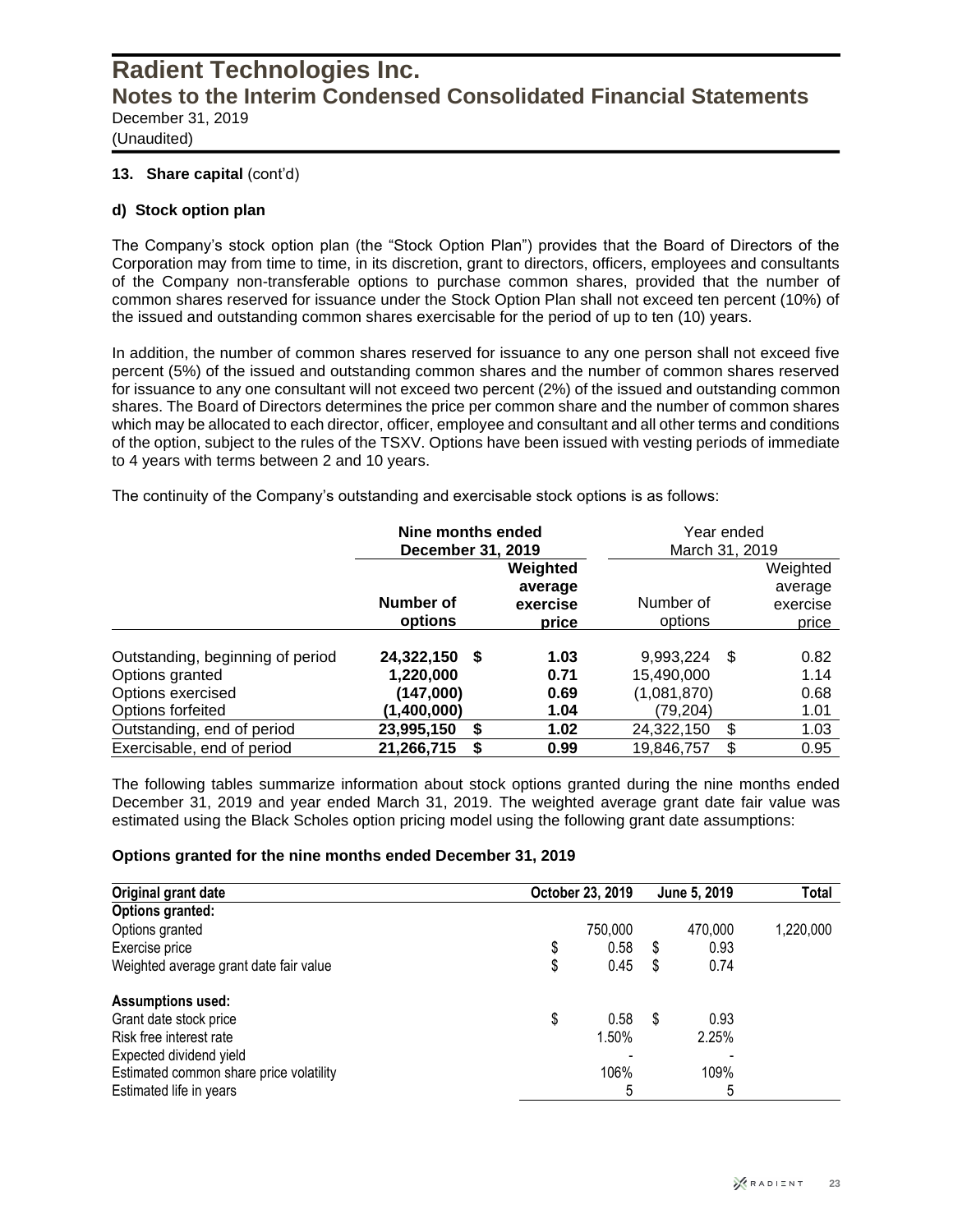(Unaudited)

#### **13. Share capital** (cont'd)

#### **d) Stock option plan** (cont'd)

#### **Options granted for the year ended March 31, 2019**

|                                        | June 4,    |    | October 1. | November 28, | February 27, |              |
|----------------------------------------|------------|----|------------|--------------|--------------|--------------|
| Original grant date                    | 2018       |    | 2018       | 2018         | 2019         | <b>Total</b> |
| <b>Options granted:</b>                |            |    |            |              |              |              |
| Options granted                        | 1,475,000  |    | 3,900,000  | 9,090,000    | 1,025,000    | 15,490,000   |
| Exercise price                         | \$<br>1.20 | S  | 1.82       | \$<br>0.87   | \$<br>0.93   |              |
| Weighted average grant date fair value | \$<br>0.98 | S  | 0.96       | \$<br>0.70   | \$<br>0.74   |              |
| <b>Assumptions used:</b>               |            |    |            |              |              |              |
| Grant date stock price                 | \$<br>1.20 | \$ | 1.24       | \$<br>0.87   | \$<br>0.93   |              |
| Risk free interest rate                | 1.75%      |    | 2.0%       | 2.0%         | 2.25%        |              |
| Expected dividend yield                |            |    |            |              |              |              |
| Estimated common share price           | 117%       |    | 115%       | 114%         | 112%         |              |
| volatility                             |            |    |            |              |              |              |
| Estimated life in years                | 5          |    | 5          | 5            | 5            |              |

For stock options granted, the Company records compensation expense using the fair value method. Fair values are determined using the Black-Scholes Option pricing model. Compensation costs are recognized over the vesting period as an increase to share based payments expense and contributed surplus. When stock options are subsequently exercised, the fair-value of such stock options in contributed surplus is credited to share capital.

The estimated volatility is based on the Company's historic volatility since May 22, 2014.

During the nine months ended December 31, 2019 and the year ended March 31, 2019 stock options were exercised for common shares. The gross proceeds of these exercises plus the net value attributed to these stock options on the initial grant were recognized in common shares as summarized below:

#### **Stock options exercised for the nine months ended December 31, 2019**

| Original grant<br>date |   | <b>Exercise</b><br>price | Number of<br>options<br>exercised | Gross<br>proceeds |         |  | Fair value of<br>options<br>transferred to<br>common shares | Common<br>shares |
|------------------------|---|--------------------------|-----------------------------------|-------------------|---------|--|-------------------------------------------------------------|------------------|
| April 3, 2017          |   | 0.66                     | 97,000                            |                   | 64,020  |  | 53,350                                                      | \$<br>117,370    |
| June 23, 2014          | S | 0.75                     | 50,000                            |                   | 37,500  |  | 33,450                                                      | 70,950           |
|                        |   |                          | 147,000                           |                   | 101,520 |  | 86,800                                                      | 188,320          |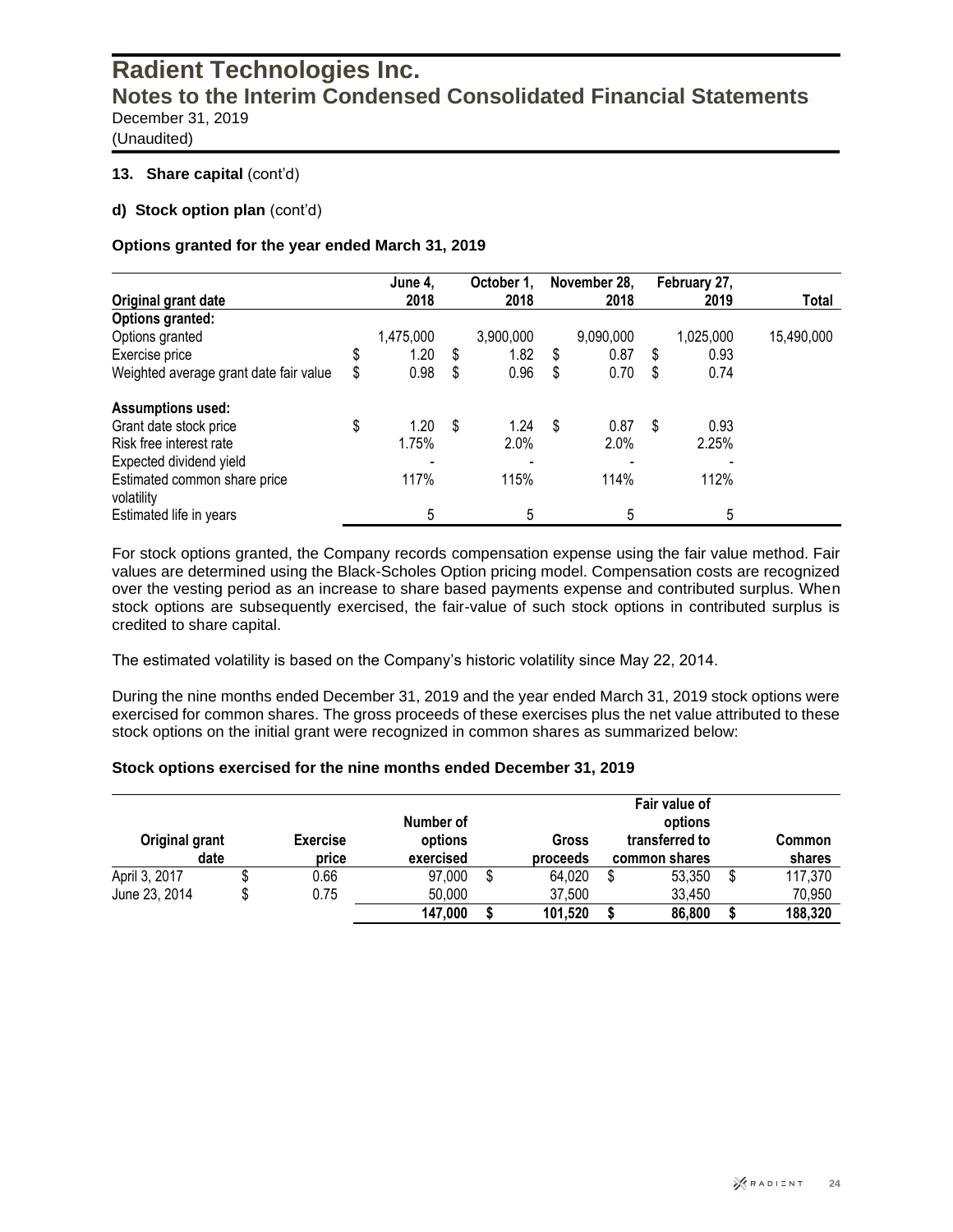(Unaudited)

#### 13. Share capital (cont'd)

**d) Stock option plan** (cont'd)

#### **Stock options exercised for the year ended March 31, 2019**

| Original grant<br>date | <b>Exercise</b><br>price | Number of<br>options<br>exercised | Gross<br>proceeds | Fair value of<br>options<br>transferred to<br>common shares |    | Common<br>shares |
|------------------------|--------------------------|-----------------------------------|-------------------|-------------------------------------------------------------|----|------------------|
| April 3, 2017          | \$<br>0.66               | 605,517                           | \$<br>399,641     | \$<br>333,034                                               | \$ | 732,675          |
| August 28, 2017        | \$<br>0.50               | 93,750                            | 46,875            | 39,094                                                      |    | 85,969           |
| June 23, 2014          | 0.75                     | 350,000                           | 262,500           | 234,150                                                     |    | 496,650          |
| May 22, 2014           | \$<br>1.00               | 25,715                            | 25,715            | 17,229                                                      |    | 42,944           |
| April 17, 2014         | \$<br>0.60               | 3,548                             | 2,129             | 2,053                                                       |    | 4,182            |
| May 17, 2010           | \$<br>0.60               | 3,340                             | 2,004             | 2,238                                                       |    | 4,242            |
|                        |                          | 1,081,870                         | \$<br>738,864     | \$<br>627,798                                               | S  | 1,366,662        |

The following table summarizes information about stock options outstanding at December 31, 2019 and March 31, 2019:

|                 | December 31, 2019 |              | March 31, 2019 |            |              |  |  |  |  |
|-----------------|-------------------|--------------|----------------|------------|--------------|--|--|--|--|
|                 |                   | Remaining    |                |            | Remaining    |  |  |  |  |
| <b>Exercise</b> | Number of         | contractual  | Exercise       | Number of  | contractual  |  |  |  |  |
| price           | options           | life (years) | price          | options    | life (years) |  |  |  |  |
|                 |                   |              |                |            |              |  |  |  |  |
| \$<br>1.00      | 51,428            | 1.9          | \$<br>1.00     | 51,428     | 2.6          |  |  |  |  |
| 0.66            | 5,086,519         | 2.3          | 0.66           | 5,433,519  | 3.0          |  |  |  |  |
| 0.50            | 550,000           | 2.7          | 0.50           | 550,000    | 3.4          |  |  |  |  |
| 1.82            | 1,028,000         | 2.9          | 1.82           | 1,278,000  | 3.7          |  |  |  |  |
| 1.20            | 1,275,000         | 3.4          | 1.20           | 1,425,000  | 4.2          |  |  |  |  |
| 0.60            | 3,340             | 3.7          | 0.60           | 3,340      | 4.4          |  |  |  |  |
| 1.82            | 3,900,000         | 3.8          | 1.82           | 3,900,000  | 4.5          |  |  |  |  |
| 0.87            | 8.340.000         | 3.9          | 0.87           | 9,090,000  | 4.7          |  |  |  |  |
| 0.93            | 1,025,000         | 4.2          | 0.93           | 1,025,000  | 4.9          |  |  |  |  |
| 0.60            | 15,863            | 4.3          | 0.60           | 15,863     | 5.1          |  |  |  |  |
| 0.93            | 470,000           | 4.4          |                |            |              |  |  |  |  |
| 0.75            | 1,500,000         | 4.5          | 0.75           | 1,550,000  | 5.2          |  |  |  |  |
| 0.58            | 750,000           | 4.8          |                |            |              |  |  |  |  |
| \$<br>1.03      | 23,995,150        | 3.5          | \$<br>1.02     | 24,322,150 | 4.2          |  |  |  |  |

The total share-based payments recognized during the three and nine months ended December 31, 2019 of \$706,265 (2018 - \$8,265,303) and \$2,166,507 (2018 - \$9,086,640) respectively was recorded as an expense.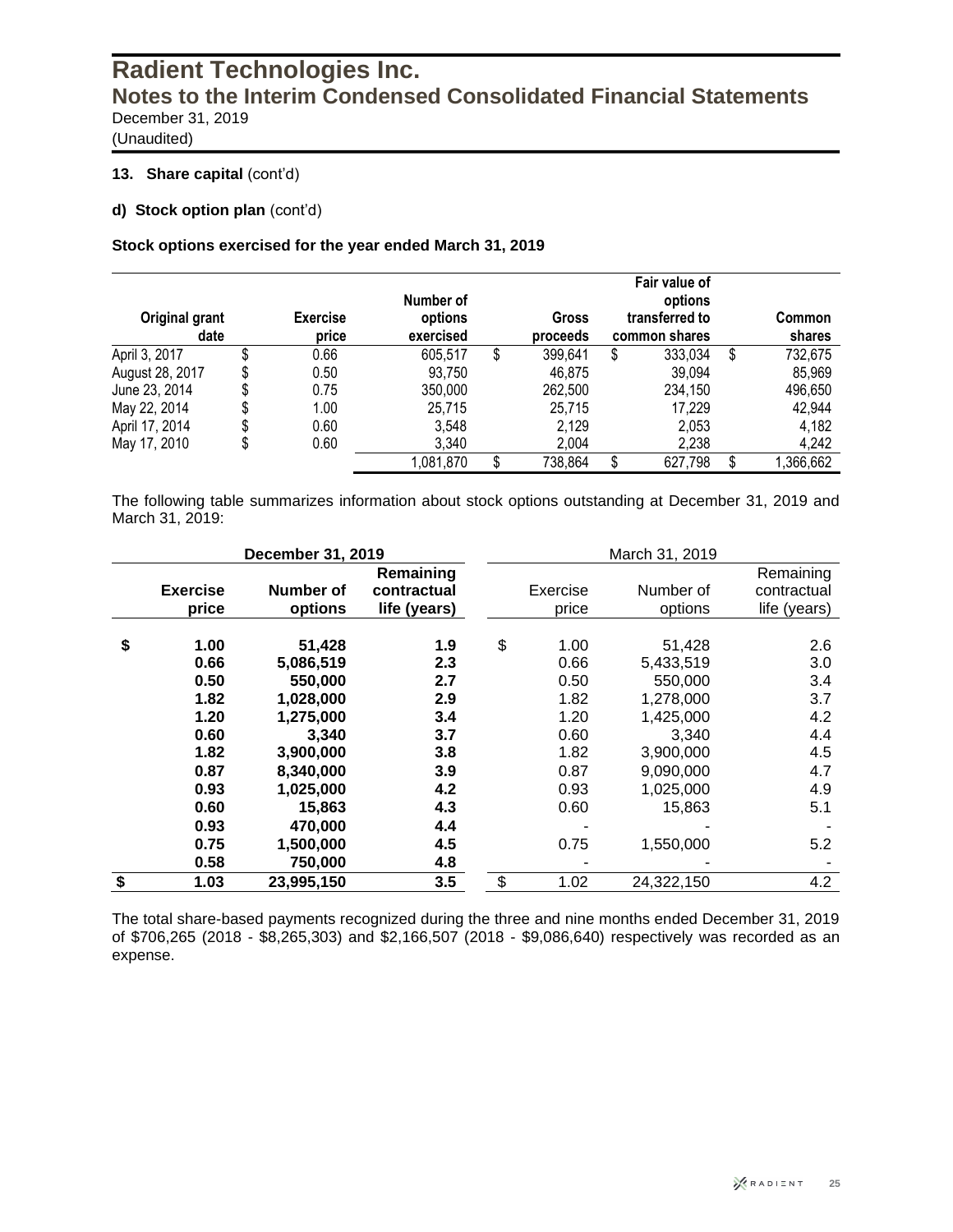(Unaudited)

#### **14. Financing fees**

|                                                                                         | Three months ended December 31 |         |    |         |    | Nine months ended December 31 |    |           |  |  |
|-----------------------------------------------------------------------------------------|--------------------------------|---------|----|---------|----|-------------------------------|----|-----------|--|--|
|                                                                                         |                                | 2019    |    | 2018    |    | 2019                          |    | 2018      |  |  |
| Loss on extinguishment of long-term debt                                                | \$                             |         | \$ |         | \$ | 440.513                       | S  |           |  |  |
| Interest on long-term debt                                                              |                                | 151,263 |    | 129,096 |    | 366,216                       |    | 324,014   |  |  |
| Interest on lease obligations                                                           |                                | 13,416  |    | 1,889   |    | 32,326                        |    | 8,128     |  |  |
| Interest on loan due to related company<br>Amortization of financing costs on long-term |                                |         |    |         |    |                               |    | 5,655     |  |  |
| debt                                                                                    |                                |         |    | 28,918  |    | 40,117                        |    | 76,139    |  |  |
| Amortization of financing costs on due to                                               |                                |         |    |         |    |                               |    |           |  |  |
| related company                                                                         |                                |         |    |         |    |                               |    | 138,520   |  |  |
| Payout penalty on due to related company                                                |                                |         |    |         |    |                               |    | 16,414    |  |  |
| Other                                                                                   |                                | 10,109  |    | 421     |    | 10,091                        |    | (28, 757) |  |  |
|                                                                                         |                                | 174,788 |    | 160,324 | \$ | 889,263                       | \$ | 558,113   |  |  |
| <b>Employee salaries and benefits</b><br>15.                                            |                                |         |    |         |    |                               |    |           |  |  |
| Included in:                                                                            |                                |         |    |         |    |                               |    |           |  |  |

| Cost of revenues                     | 223,381   | S | $\sim$    | S | 373.517   | 87,307    |
|--------------------------------------|-----------|---|-----------|---|-----------|-----------|
| General and administrative           | 604.100   |   | 349.892   |   | 1.604.919 | 744,406   |
| Production plant                     | 320,315   |   | 508,232   |   | 1,144,589 | 1,139,139 |
| Process development                  | 446.649   |   | 324,938   |   | 1,141,924 | 827,342   |
| Engineering                          | 381,173   |   | 147.541   |   | 1,074,057 | 318,925   |
| Quality control and assurance        | 249,582   |   | 122,428   |   | 689,862   | 350,200   |
| Business development                 | 81.828    |   | 35.825    |   | 187.483   | 130,568   |
| Research and development             | 29,837    |   | 25.513    |   | 98.515    | 75,513    |
| Total employee salaries and benefits | 2,336,865 |   | 1,514,369 |   | 6,314,866 | 3,673,400 |

#### **16. Segmented reporting**

Operating segments are identified based on internal reports that are regularly reviewed by the Company's chief operating decision maker, the Chief Executive Officer. The Company has a single reporting segment which is the extraction, isolation and purification of soluble products from a wide range of materials using microwave technology.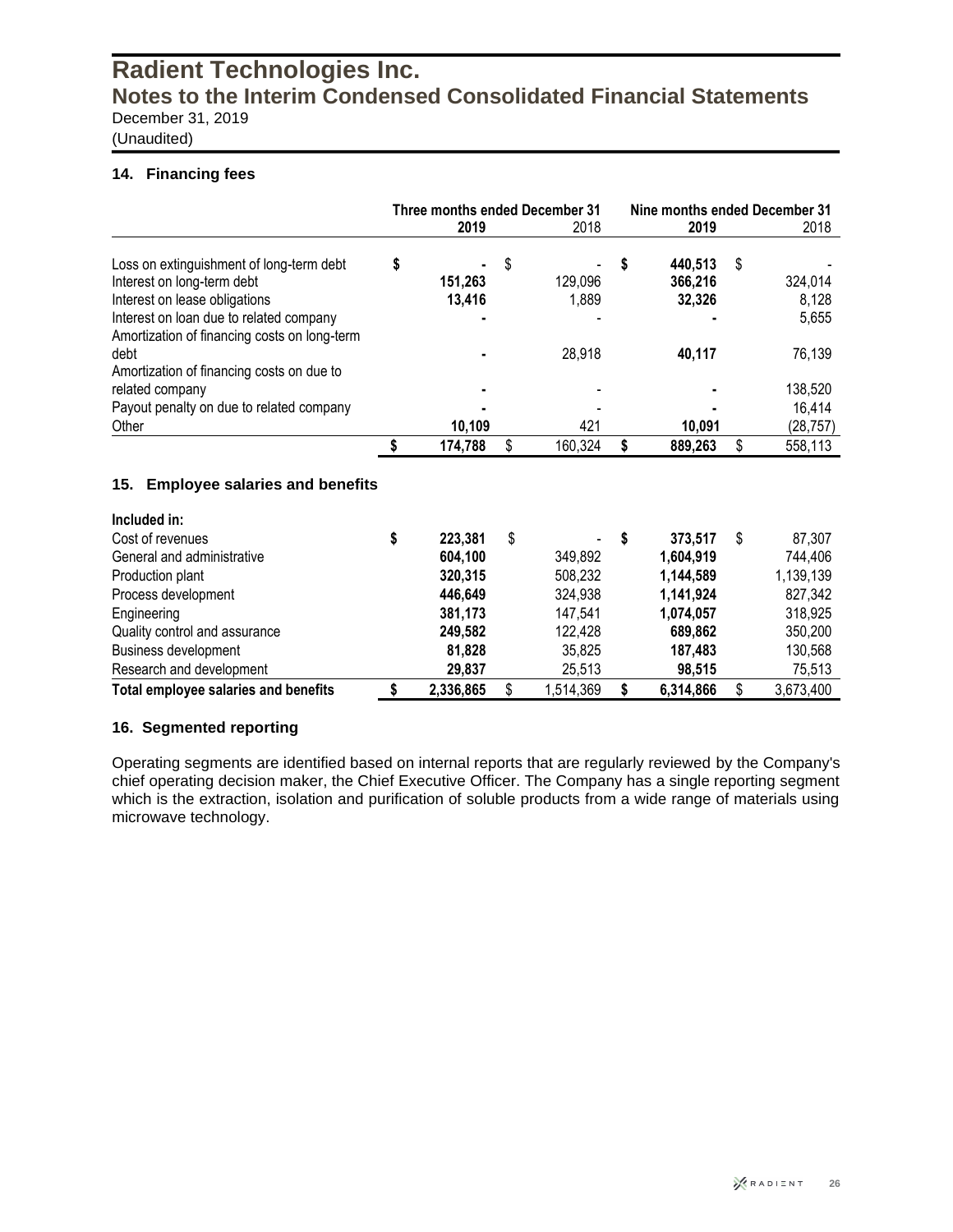(Unaudited)

#### 16. Segmented reporting (cont'd)

#### **a) Information about geographic areas**

The Company has non-current assets of \$2,851,641 (March 31, 2019 - \$251,288) located in Europe with all remaining assets in Canada. All of the Company's revenues from external customers are generated in Canada.

#### **b) Information about major customers**

During the three and nine months ended December 31, 2019, the Company earned 100% (2018 - 100%) and 89% of its revenue from one customer (2018 - 100%), respectively.

#### **17. Related party transactions**

The Company's related parties are its Board of Directors and key management personnel (President and Chief Executive Officer, Chief Operating Officer, Chief Financial Officer and Chief Technology Officer) as well as any companies controlled by key management personnel or directors. Transactions conducted with related parties took place in the normal course of operations and are measured at the amount of consideration established and agreed to by the related parties.

Balances and transactions between the Company and its subsidiaries, which are related parties, have been eliminated on consolidation and are not disclosed in this note.

#### **a) Key management personnel and director remuneration**

The remuneration of directors and key management personnel follows:

|                                                                   |   | Three months ended December 31<br>2019 | 2018                          |   | Nine months ended December 31<br>2019 |   | 2018                           |
|-------------------------------------------------------------------|---|----------------------------------------|-------------------------------|---|---------------------------------------|---|--------------------------------|
| Compensation<br>Short-term benefits<br>Share-based compensation   | S | 244.425<br>12,133<br>290,880           | 230,375<br>6,435<br>5,885,834 | S | 735.907<br>36,397<br>1,007,390        | S | 684,375<br>18,805<br>6,052,951 |
|                                                                   |   | 547,438                                | 6,122,644                     |   | 1,779,694                             |   | 6,756,131                      |
| Number of stock options issued<br>Weighted average exercise price |   | 9,425,000<br>1.26                      | 9,425,000<br>1.26             |   | 9,425,000<br>1.26                     |   | 9,425,000<br>1.26              |

Compensation includes key management salaries, consulting fees and director's fees.

As at December 31, 2019, \$114,294 (March 31, 2019 - \$109,804) was included in accounts payable and accrued expenses for amounts owing to key management personnel, directors and companies controlled by key management personnel or directors.

#### **b) Equity transactions**

#### **i) During the nine months ended December 31, 2019**

A director and a key management personnel exercised 500,000 warrants for total gross proceeds of \$125,000.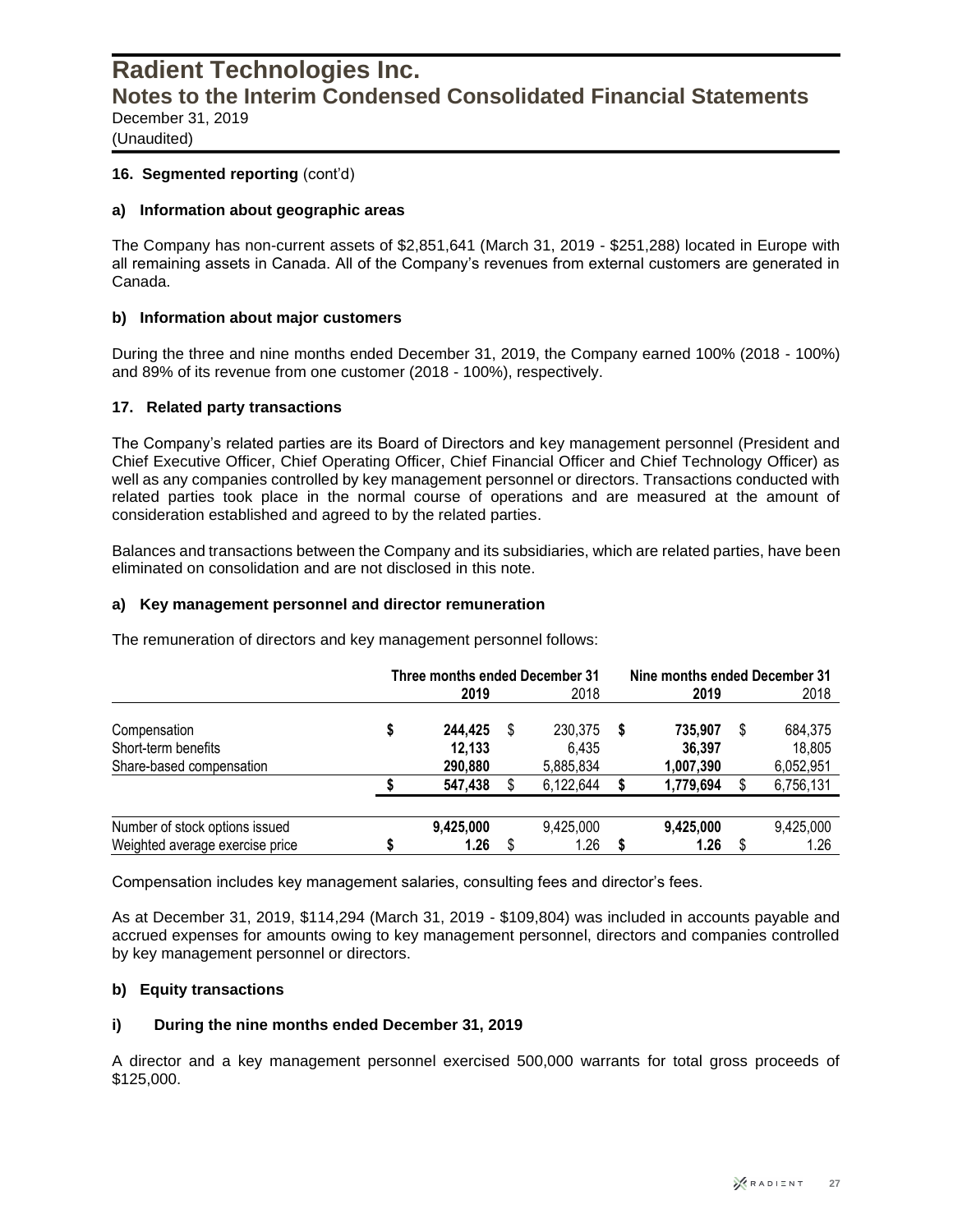(Unaudited)

#### **17. Related party transactions** (cont'd)

#### **ii) During the year ended March 31, 2019**

A director and a key management personnel exercised 625,000 warrants for total gross proceeds of \$312,500.

Pursuant to the private placement that closed on July 31, 2018, a key management personnel and two directors participated directly or indirectly in the placement for total proceeds of \$1,309,920.

#### **c) Services provided**

#### **i) During the three and nine months ended December 31, 2019**

A property management company owned by a director received \$54,516 for the three months and \$165,979 for the nine months ended for rental lease payments and operating costs associated with the rental of a warehouse by the Company.

#### **ii) During the three and nine months ended December 31, 2018**

A property management company owned by a director received \$39,625 for the three and nine months ended for rental lease payments and operating costs associated with the rental of a warehouse by the Company. Further, a construction company owned by a director received \$95,000 for the three and nine months ended for site clearing and preparation services related to the Company's Edmonton capital expansion project.

#### **18. Commitments for expenditures**

The Company has entered into various non-cancellable commitments with contract terms ranging between one and five years as follows:

|                                               | December 31,<br>2019 | March 31,<br>2019 |  |  |
|-----------------------------------------------|----------------------|-------------------|--|--|
| Capital expansion projects                    | \$<br>3,223,805      | 16,098,096        |  |  |
| Leases not yet commenced                      | 1,643,056            | 130,500           |  |  |
| Variable lease payments for lease liabilities | 405.980              | 430,610           |  |  |
| Network services contracts                    | 219,757              | 263,678           |  |  |
| Short-term lease commitments for rental space | 69,831               | 387,795           |  |  |
| Purchase and retrofitting of equipment        | 194.719              | 178,059           |  |  |
| Maintenance contracts                         | 34.649               | 74,190            |  |  |
|                                               | 5,791,797            | 17,562,928        |  |  |

#### **19. Financial instruments**

The carrying amounts present in the balance sheet relate to the following categories of assets and liabilities:

|                         |   | December 31,<br>2019 |  |            |  |  |  |  |
|-------------------------|---|----------------------|--|------------|--|--|--|--|
| <b>Financial assets</b> |   |                      |  |            |  |  |  |  |
| Cash                    | S | 552,733              |  | 31,752,852 |  |  |  |  |
| Restricted cash         |   | 199.995              |  |            |  |  |  |  |
| Accounts receivable     |   | 2,360,713            |  | 199,136    |  |  |  |  |
| Deposits                |   | 154.577              |  | 82,652     |  |  |  |  |
|                         | S | 3,268,018            |  | 32,034,640 |  |  |  |  |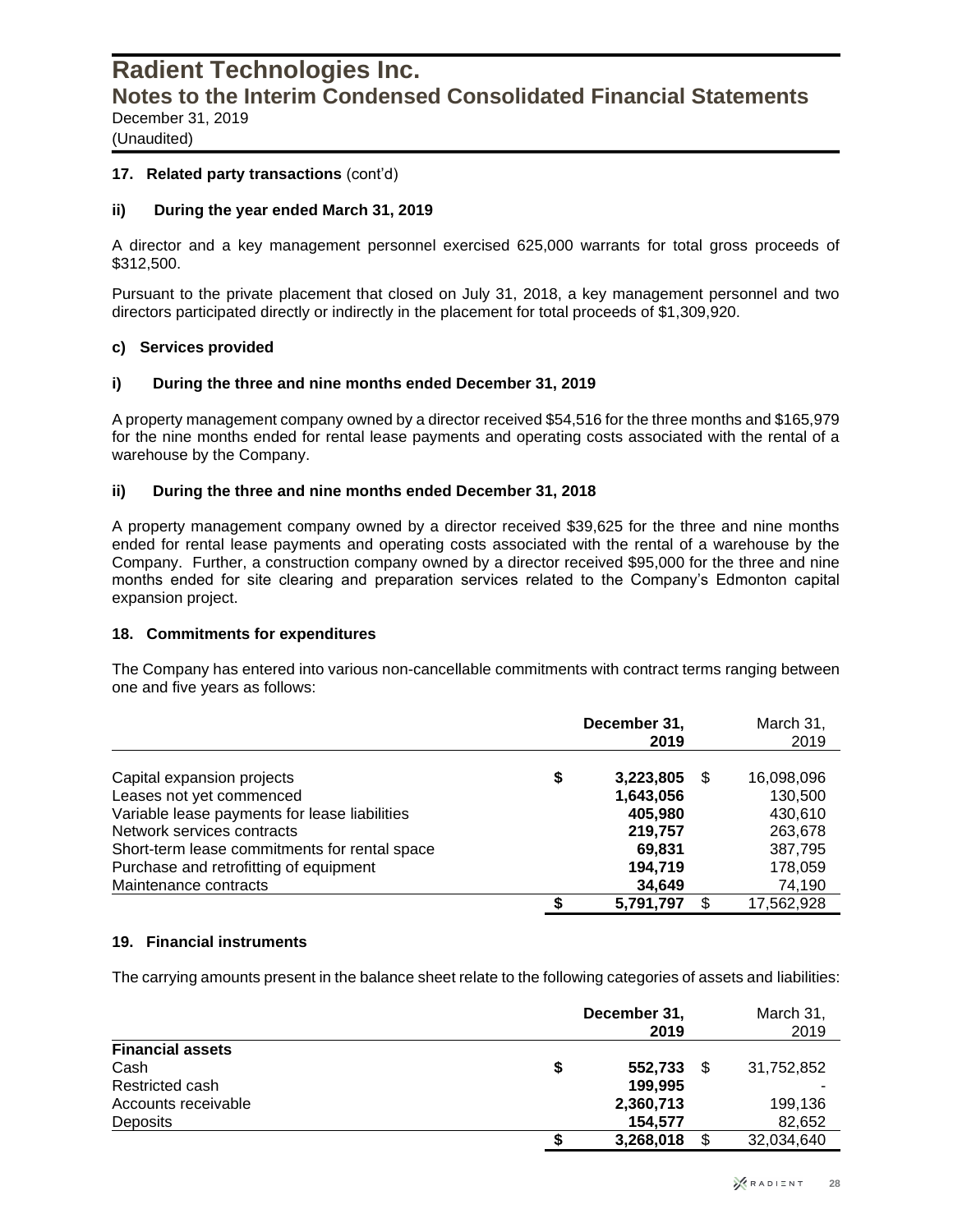(Unaudited)

#### **19. Financial instruments** (cont'd)

| <b>Financial liabilities</b>             |            |            |
|------------------------------------------|------------|------------|
| Accounts payable and accrued liabilities | 17.481.545 | 3.126.254  |
| Long-term debt                           | 9.602.418  | 6,463,120  |
| <b>Facility construction liabilities</b> | 9.690.341  | 396.574    |
| Lease liabilities                        | 1.037.191  | 187.828    |
|                                          | 37,811,495 | 10,173,776 |

#### *Liquidity risk*

Liquidity risk is the risk that the Company will encounter difficulties in meeting its financial obligations.

The Company manages its liquidity risk by forecasting cash flow requirements for its planned development, production and corporate activities and anticipating investing and financing activities. Management and the Board of Directors are actively involved in the review, planning and approval of annual budgets and significant expenditures and commitments.

The Company's contractual liabilities and obligations are as follows:

|                                          |    | <1 year    | 1 to 3 years |           | 4 to 5 years  |    | >5 years |    | Total      |
|------------------------------------------|----|------------|--------------|-----------|---------------|----|----------|----|------------|
| Accounts payable and accrued             |    |            |              |           |               |    |          |    |            |
| liabilities                              | \$ | 17,481,545 | \$           |           | \$            | \$ |          | S  | 17.481,545 |
| Long-term debt                           |    | 1,126,950  |              | 9,510,223 | 199,709       |    | 306,529  |    | 11,143,411 |
| <b>Facility construction liabilities</b> |    | 9,690,341  |              |           |               |    |          |    | 9.690,341  |
| Lease liabilities                        |    | 411,038    |              | 467,820   | 256,526       |    |          |    | 1,135,384  |
| Balance December 31, 2019                |    | 28,709,874 |              | 9,978,043 | 456,235       |    | 306,529  |    | 39,450,681 |
| Accounts payable and accrued             |    |            |              |           |               |    |          |    |            |
| liabilities                              | \$ | 3,126,254  | \$           |           | \$            | \$ |          | S  | 3,126,254  |
| Long-term debt                           |    | 733,950    |              | 6,219,412 | 222,982       |    | 376,939  |    | 7,553,283  |
| Facility construction liabilities        |    | 396,574    |              |           |               |    |          |    | 396,574    |
| Lease liabilities                        |    | 105,394    |              | 91,053    |               |    |          |    | 196,447    |
| Balance March 31, 2019                   | \$ | 4,362,172  |              | 6,310,465 | \$<br>222,982 | S  | 376,939  | \$ | 11,272,558 |

The contractual liabilities and obligations included in the tables above include both principal and interest cash flows.

#### *Foreign exchange risk*

Foreign exchange risk is the risk that the value of a financial instrument will fluctuate due to changes in foreign exchange rates.

The Company operates on an international basis and is subject to foreign exchange risk related to financial assets and liabilities denominated in a foreign currency. The Company's objective with respect to foreign exchange risk, is to minimize the impact of the volatility where possible, through effective cash flow management. The following table provides an indication of the Company's exposure to changes in the value of foreign currencies relative to the Canadian dollar as at December 31, 2019. The analysis is based on financial assets and liabilities denominated in US Dollar ("USD"), Euro ("EUR") and British Pound ("GBP") ("balance sheet exposure").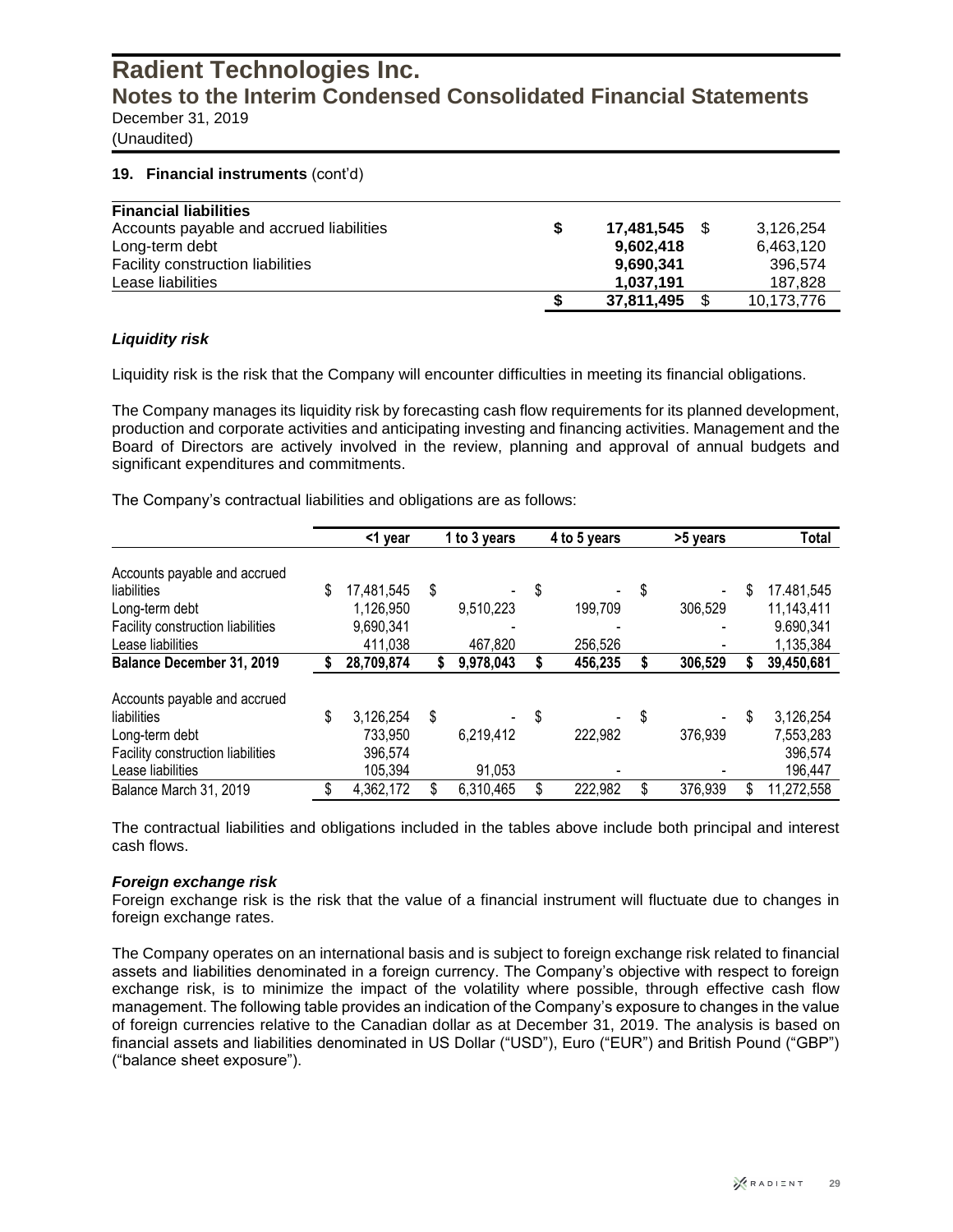(Unaudited)

#### **19. Financial instruments** (cont'd)

#### *Foreign exchange risk (cont'd)*

|                                          | <b>USD</b>    |   | <b>EUR</b>  |    | <b>GBP</b> |
|------------------------------------------|---------------|---|-------------|----|------------|
| Cash                                     | \$<br>172,237 | S | 22,402      | \$ |            |
| Accounts receivable                      |               |   | 118,871     |    |            |
| Prepaids and deposits                    |               |   | 105,020     |    |            |
| Accounts payable and accrued liabilities | (928,516)     |   | (1,279,077) |    | (139,961)  |
| Net balance sheet exposure               | (756,279)     |   | (1,032,783) | S  | (139,961)  |
| Translation rate at December 31, 2019    | 1.3206        |   | 1.4730      |    | 1.7283     |
| Net income impact of a 10% rate change   | 99,870        |   | 152,127     |    | 24,190     |

The estimated net income impact of a 10% rate change assumes other variables remain unchanged. The timing and volume of foreign currency denominated transactions as well as the timing of their settlement could impact the sensitivity analysis.

#### **20. Reconciliation of liabilities arising from financing activities**

The changes in the Company's liabilities arising from financing activities can be classified as follows:

|                   |           |                   |           | Non-cash changes               |                          |                         |                          |  |                              |  |        |              |            |
|-------------------|-----------|-------------------|-----------|--------------------------------|--------------------------|-------------------------|--------------------------|--|------------------------------|--|--------|--------------|------------|
|                   | March 31, | <b>Cash flows</b> |           | <b>IFRS 16</b><br>adiustments/ |                          | FX impact on<br>foreign |                          |  | Amortization<br>of financing |  |        | December 31, |            |
|                   | 2019      |                   |           |                                | additions                |                         | leases                   |  | Other (2)                    |  | costs  |              | 2019       |
| Long-term debt    | 6.463.120 |                   | 2.658.668 |                                | $\overline{\phantom{a}}$ |                         | $\overline{\phantom{a}}$ |  | 440.513                      |  | 40.117 |              | 9.602.418  |
| Lease liabilities | 187.828   |                   | (224.517) |                                | 1.081.842                |                         | (7,962)                  |  |                              |  |        |              | 1,037,191  |
|                   | 6.650.948 |                   | 2.434.151 |                                | 842.081 ا                |                         | (7,962)                  |  | 440.513                      |  | 40.117 |              | 10.639.609 |

|                                 |   | Non-cash changes  |  |                   |                    |                          |  |                           |  |                                        |                                       |         |  |                   |
|---------------------------------|---|-------------------|--|-------------------|--------------------|--------------------------|--|---------------------------|--|----------------------------------------|---------------------------------------|---------|--|-------------------|
|                                 |   | March 31.<br>2018 |  | Cash flows<br>(1) | <b>Acquisition</b> |                          |  | <b>Debt</b><br>Conversion |  | Fair value<br>changes and<br>accretion | Amortization<br>of financing<br>costs |         |  | March 31,<br>2019 |
| Long-term debt                  | Φ | ,256,350          |  | 5.100.543         |                    | $\overline{\phantom{a}}$ |  |                           |  | $\overline{\phantom{a}}$               |                                       | 106.227 |  | 6,463,120         |
| Finance lease obligations       |   | 287.316           |  | (99, 488)         |                    |                          |  |                           |  |                                        |                                       |         |  | 187,828           |
| Debt related to the purchase    |   |                   |  |                   |                    |                          |  |                           |  |                                        |                                       |         |  |                   |
| of assets                       |   |                   |  | (2,218,614)       |                    | 2.218.614                |  |                           |  |                                        |                                       |         |  |                   |
| Debt related to the acquisition |   |                   |  |                   |                    |                          |  |                           |  |                                        |                                       |         |  |                   |
| of 1631807 AB Ltd. assets       |   |                   |  | 1,388,691         |                    | 1.388.691                |  |                           |  |                                        |                                       |         |  |                   |
| Due to related company (3)      |   | 808,676           |  | (996, 471)        |                    | 49,275                   |  | $\overline{\phantom{a}}$  |  |                                        |                                       | 138,520 |  |                   |
|                                 |   | 2.352.342         |  | 397.279           |                    | 3.656.580                |  | ٠                         |  | ۰.                                     |                                       | 244.747 |  | 6.650.948         |

Notes: (1) Cash flows includes cash received from acquisitions and cash paid related to financing costs and repayments.

(2) Loss on extinguishment of long-term debt.

(3) A non-cash adjustment to deferred financing costs of \$49,275 was recorded on extinguishment of the related company loan.